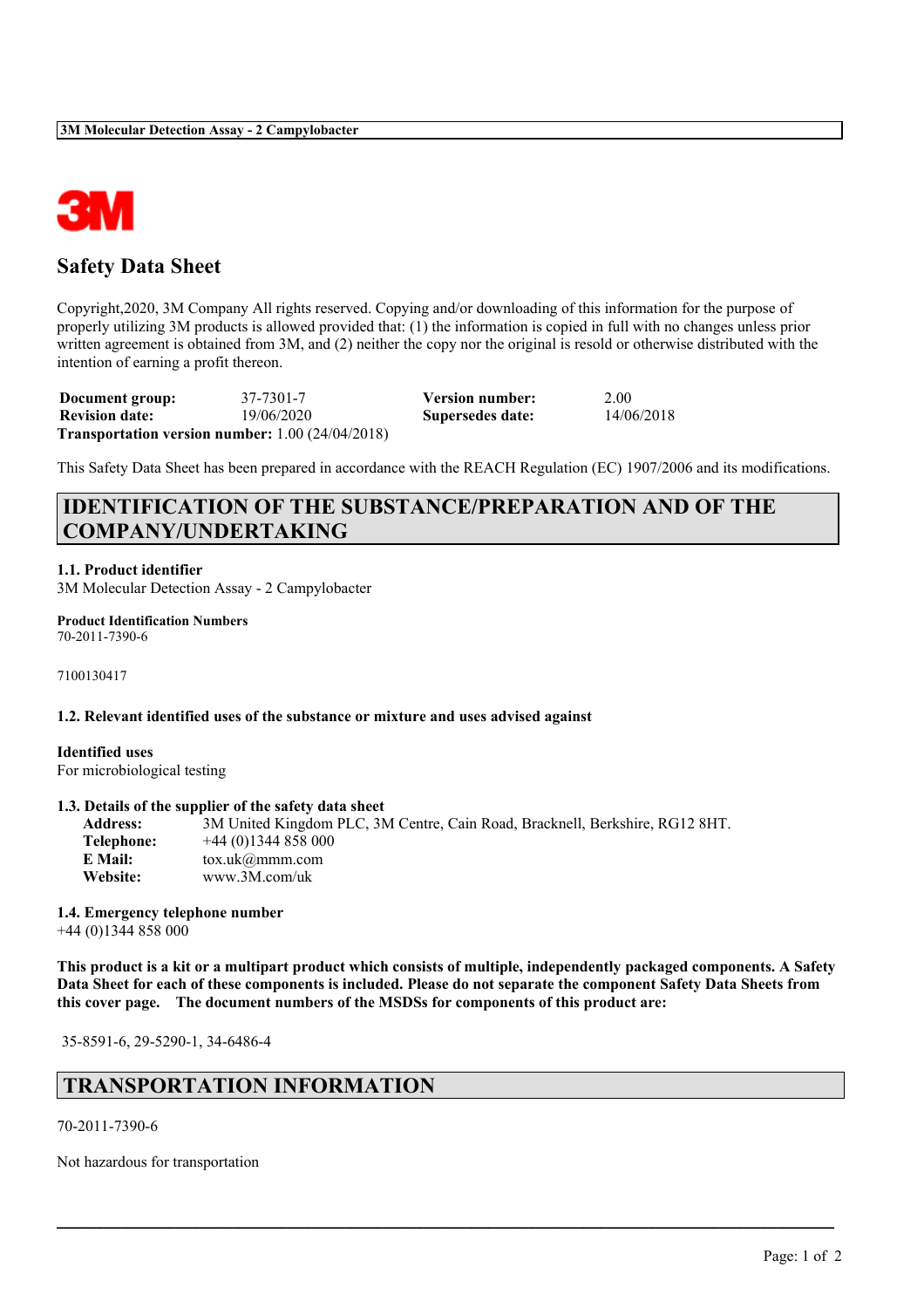# **KIT LABEL**

#### **2.1. Classification of the substance or mixture CLP REGULATION (EC) No 1272/2008**

**CLASSIFICATION:** Skin Sensitization, Category 1A - Skin Sens. 1A; H317

For full text of H phrases, see Section 16.

**2.2. Label elements CLP REGULATION (EC) No 1272/2008**

#### **SIGNAL WORD** WARNING.

**Symbols:** GHS07 (Exclamation mark) |

#### **Pictograms**



Contains: 2-methylisothiazol-3(2H)-one

# **HAZARD STATEMENTS:**

H317 May cause an allergic skin reaction.

#### **PRECAUTIONARY STATEMENTS**

**Prevention:**

P280E Wear protective gloves.

**Response:**

P333 + P313 If skin irritation or rash occurs: Get medical advice/attention.

 $\mathcal{L}_\mathcal{L} = \mathcal{L}_\mathcal{L} = \mathcal{L}_\mathcal{L} = \mathcal{L}_\mathcal{L} = \mathcal{L}_\mathcal{L} = \mathcal{L}_\mathcal{L} = \mathcal{L}_\mathcal{L} = \mathcal{L}_\mathcal{L} = \mathcal{L}_\mathcal{L} = \mathcal{L}_\mathcal{L} = \mathcal{L}_\mathcal{L} = \mathcal{L}_\mathcal{L} = \mathcal{L}_\mathcal{L} = \mathcal{L}_\mathcal{L} = \mathcal{L}_\mathcal{L} = \mathcal{L}_\mathcal{L} = \mathcal{L}_\mathcal{L}$ 

#### **Revision information:**

Kit: Component document group number(s) information was modified.

Label: CLP Ingredients - kit components information was modified.

Label: CLP Classification information was modified.

Label: CLP Environmental Hazard Statements information was deleted.

Label: CLP Precautionary - Disposal information was deleted.

Label: CLP Precautionary - Response information was modified.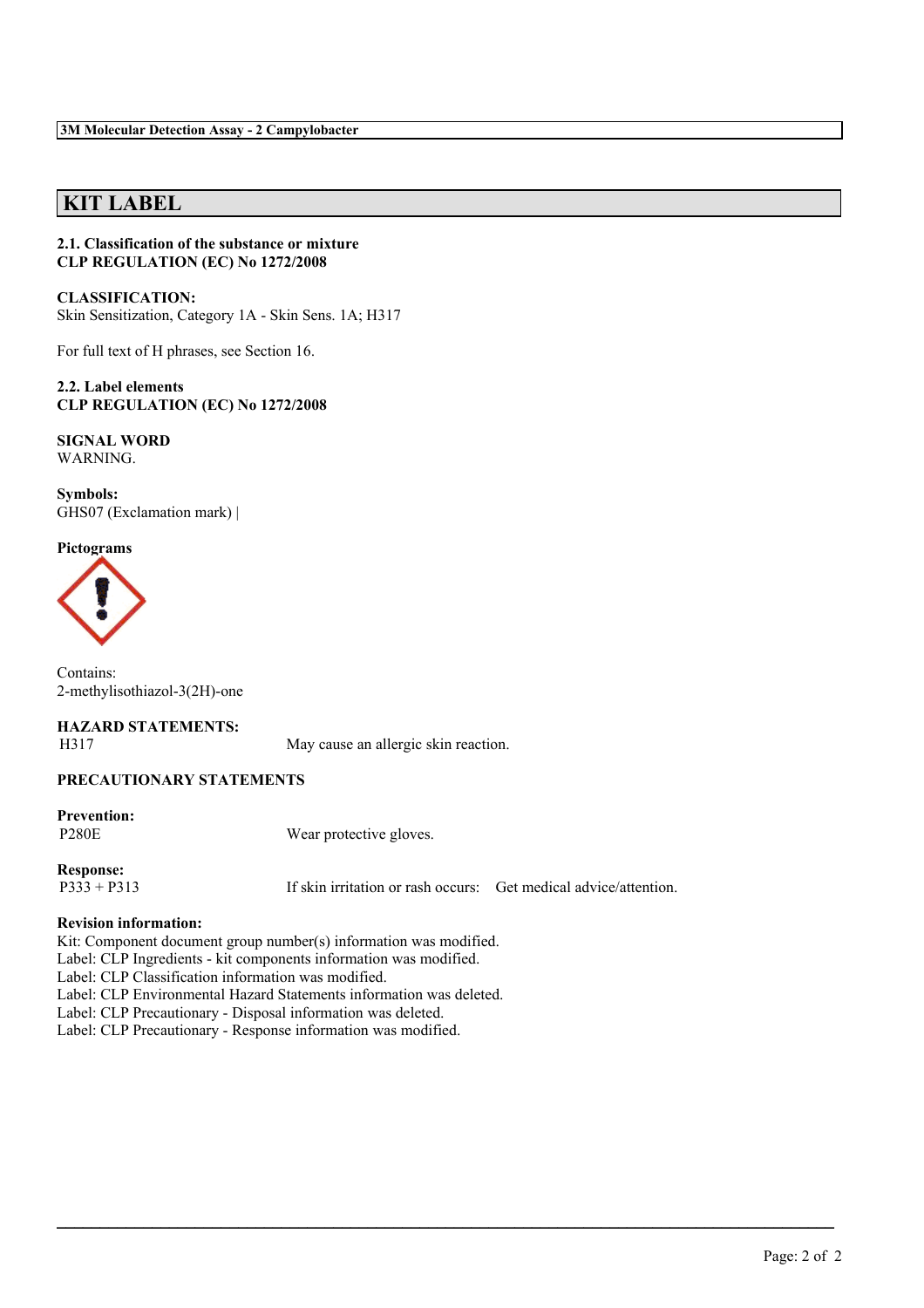

# **Safety Data Sheet**

Copyright,2020, 3M Company All rights reserved. Copying and/or downloading of this information for the purpose of properly utilizing 3M products is allowed provided that: (1) the information is copied in full with no changes unless prior written agreement is obtained from 3M, and (2) neither the copy nor the original is resold or otherwise distributed with the intention of earning a profit thereon.

| Document group:       | 29-5290-1                                                 | Version number:  | 2.03       |
|-----------------------|-----------------------------------------------------------|------------------|------------|
| <b>Revision date:</b> | 16/06/2020                                                | Supersedes date: | 09/04/2019 |
|                       | <b>Transportation version number:</b> $1.00 (11/07/2016)$ |                  |            |

This Safety Data Sheet has been prepared in accordance with the REACH Regulation (EC) 1907/2006 and its modifications.

# **SECTION 1: Identification of the substance/mixture and of the company/undertaking**

### **1.1. Product identifier**

3M Molecular Detection Positive Control

#### **1.2. Relevant identified uses of the substance or mixture and uses advised against**

### **Identified uses**

Professional

#### **1.3. Details of the supplier of the safety data sheet**

| <b>Address:</b> | 3M United Kingdom PLC, 3M Centre, Cain Road, Bracknell, Berkshire, RG12 8HT. |
|-----------------|------------------------------------------------------------------------------|
| Telephone:      | $+44(0)1344858000$                                                           |
| E Mail:         | $\text{tox.uk}(\omega \text{mmm.com})$                                       |
| <b>Website:</b> | www.3M.com/uk                                                                |

#### **1.4. Emergency telephone number**

+44 (0)1344 858 000

# **SECTION 2: Hazard identification**

#### **2.1. Classification of the substance or mixture CLP REGULATION (EC) No 1272/2008**

#### **CLASSIFICATION:**

This material is not classified as hazardous according to Regulation (EC) No. 1272/2008, as amended, on classification, labelling, and packaging of substances and mixtures.

 $\mathcal{L}_\mathcal{L} = \mathcal{L}_\mathcal{L} = \mathcal{L}_\mathcal{L} = \mathcal{L}_\mathcal{L} = \mathcal{L}_\mathcal{L} = \mathcal{L}_\mathcal{L} = \mathcal{L}_\mathcal{L} = \mathcal{L}_\mathcal{L} = \mathcal{L}_\mathcal{L} = \mathcal{L}_\mathcal{L} = \mathcal{L}_\mathcal{L} = \mathcal{L}_\mathcal{L} = \mathcal{L}_\mathcal{L} = \mathcal{L}_\mathcal{L} = \mathcal{L}_\mathcal{L} = \mathcal{L}_\mathcal{L} = \mathcal{L}_\mathcal{L}$ 

**2.2. Label elements CLP REGULATION (EC) No 1272/2008** Not applicable

#### **For containers not exceeding 125 ml the following Hazard and Precautionary statements may be used:**

No hazard statements are required for containers <=125 mL. No precautionary statements are required for containers <=125 mL.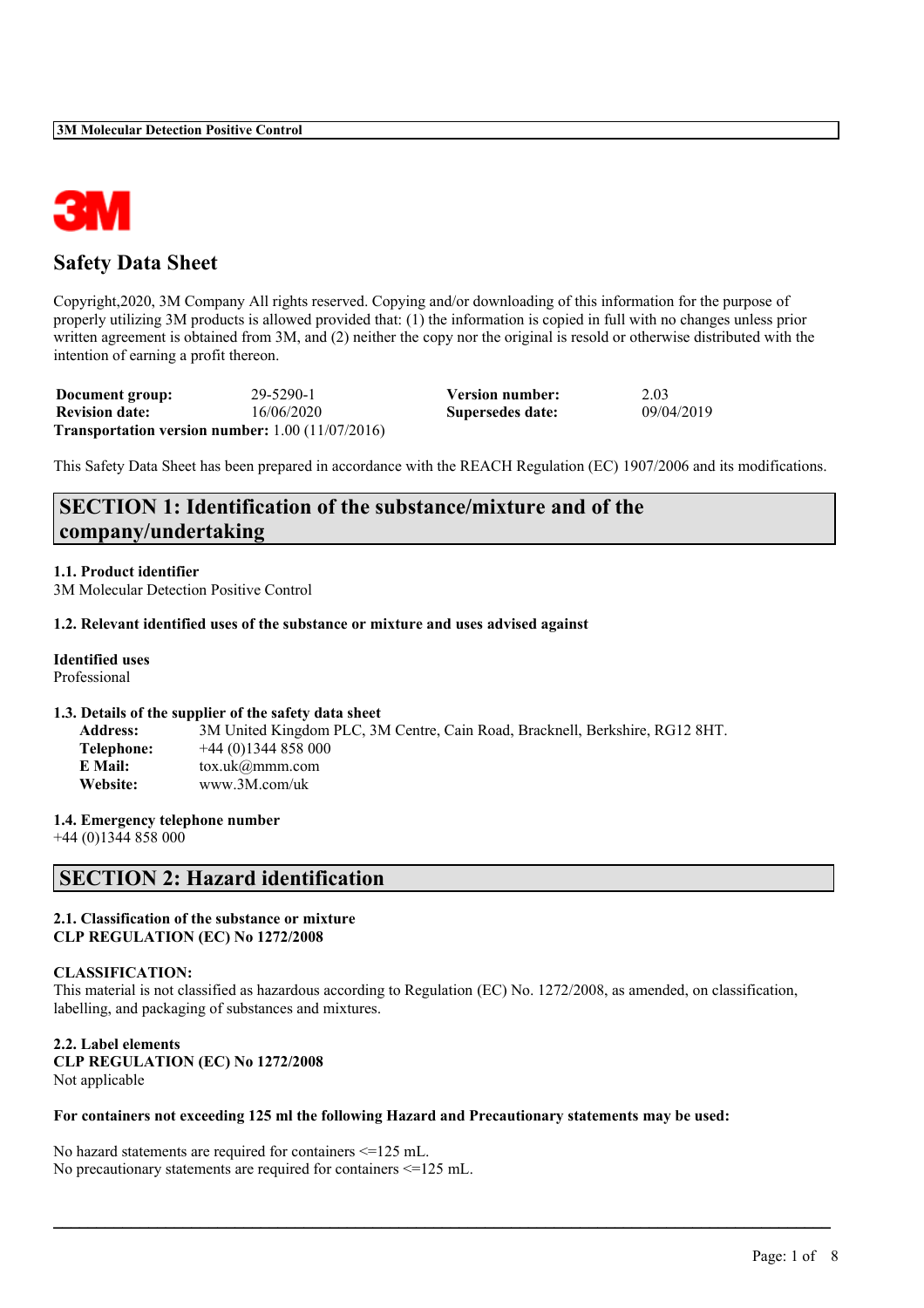#### **2.3. Other hazards**

None known.

# **SECTION 3: Composition/information on ingredients**

| Ingredient                         | <b>CAS Nbr</b> | IEC No.        | <b>REACH</b><br><b>Registration No.</b> | $\frac{1}{6}$ by Wt | <b>Classification</b> |
|------------------------------------|----------------|----------------|-----------------------------------------|---------------------|-----------------------|
| alpha-D-Glucopyranoside, 6138-23-4 |                | $199 - 20 - 7$ |                                         | 100<br>$95 -$       | Substance not         |
| alpha-D-glucopyranosyl,            |                |                |                                         |                     | classified as         |
| hydrate $(1:2)$                    |                |                |                                         |                     | <i>hazardous</i>      |

Please see section 16 for the full text of any H statements referred to in this section

For information on ingredient occupational exposure limits or PBT or vPvB status, see sections 8 and 12 of this SDS

# **SECTION 4: First aid measures**

#### **4.1. Description of first aid measures**

#### **Inhalation**

No need for first aid is anticipated.

#### **Skin contact**

No need for first aid is anticipated.

#### **Eye contact**

Flush with large amounts of water. Remove contact lenses if easy to do. Continue rinsing. If signs/symptoms persist, get medical attention.

#### **If swallowed**

No need for first aid is anticipated.

#### **4.2. Most important symptoms and effects, both acute and delayed**

See Section 11.1 Information on toxicological effects

#### **4.3. Indication of any immediate medical attention and special treatment required**

Not applicable

# **SECTION 5: Fire-fighting measures**

### **5.1. Extinguishing media**

In case of fire: Use a fire fighting agent suitable for ordinary combustible material such as water or foam to extinguish.

### **5.2. Special hazards arising from the substance or mixture**

None inherent in this product.

### **Hazardous Decomposition or By-Products**

**Substance Condition**

Carbon monoxide During combustion. Carbon dioxide. During combustion.

### **5.3. Advice for fire-fighters**

Wear full protective clothing, including helmet, self-contained, positive pressure or pressure demand breathing apparatus,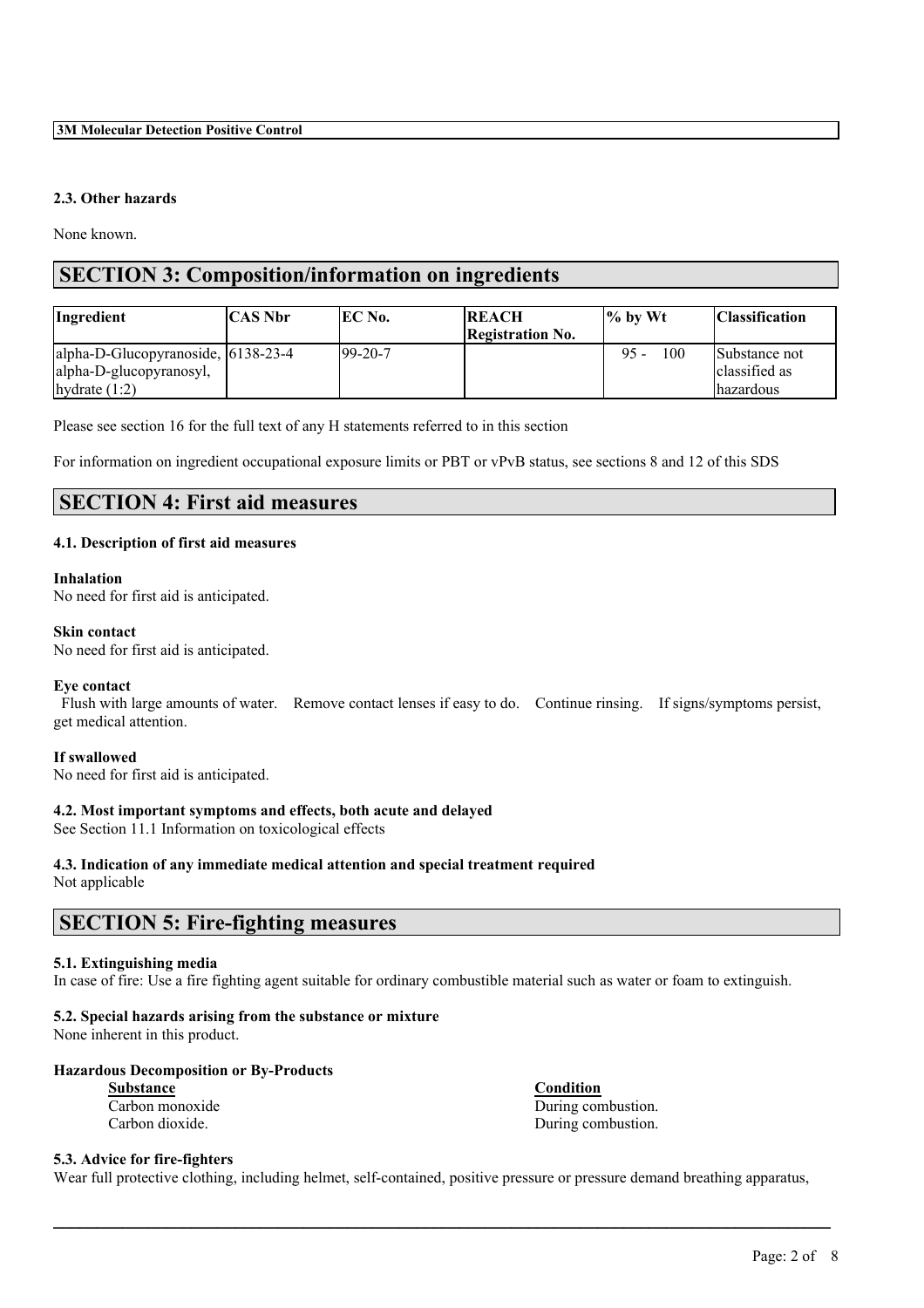#### **3M Molecular Detection Positive Control**

bunker coat and pants, bands around arms, waist and legs, face mask, and protective covering for exposed areas of the head.

### **SECTION 6: Accidental release measures**

#### **6.1. Personal precautions, protective equipment and emergency procedures**

Ventilate the area with fresh air. Observe precautions from other sections.

#### **6.2. Environmental precautions**

Avoid release to the environment.

#### **6.3. Methods and material for containment and cleaning up**

Collect as much of the spilled material as possible. Place in a closed container approved for transportation by appropriate authorities. Clean up residue. Seal the container. Dispose of collected material as soon as possible.

#### **6.4. Reference to other sections**

Refer to Section 8 and Section 13 for more information

### **SECTION 7: Handling and storage**

#### **7.1. Precautions for safe handling**

No specific handling precautions are necessary.

#### **7.2. Conditions for safe storage including any incompatibilities**

No special storage requirements.

#### **7.3. Specific end use(s)**

See information in Section 7.1 and 7.2 for handling and storage recommendations. See Section 8 for exposure controls and personal protection recommendations.

### **SECTION 8: Exposure controls/personal protection**

#### **8.1 Control parameters**

#### **Occupational exposure limits**

No occupational exposure limit values exist for any of the components listed in Section 3 of this Safety Data Sheet.

#### **Biological limit values**

No biological limit values exist for any of the components listed in Section 3 of this safety data sheet.

#### **8.2. Exposure controls**

#### **8.2.1. Engineering controls**

Not applicable.

#### **8.2.2. Personal protective equipment (PPE)**

#### **Eye/face protection**

Select and use eye/face protection to prevent contact based on the results of an exposure assessment. The following eye/face protection(s) are recommended: Safety glasses with side shields.

 $\mathcal{L}_\mathcal{L} = \mathcal{L}_\mathcal{L} = \mathcal{L}_\mathcal{L} = \mathcal{L}_\mathcal{L} = \mathcal{L}_\mathcal{L} = \mathcal{L}_\mathcal{L} = \mathcal{L}_\mathcal{L} = \mathcal{L}_\mathcal{L} = \mathcal{L}_\mathcal{L} = \mathcal{L}_\mathcal{L} = \mathcal{L}_\mathcal{L} = \mathcal{L}_\mathcal{L} = \mathcal{L}_\mathcal{L} = \mathcal{L}_\mathcal{L} = \mathcal{L}_\mathcal{L} = \mathcal{L}_\mathcal{L} = \mathcal{L}_\mathcal{L}$ 

*Applicable Norms/Standards* Use eye protection conforming to EN 166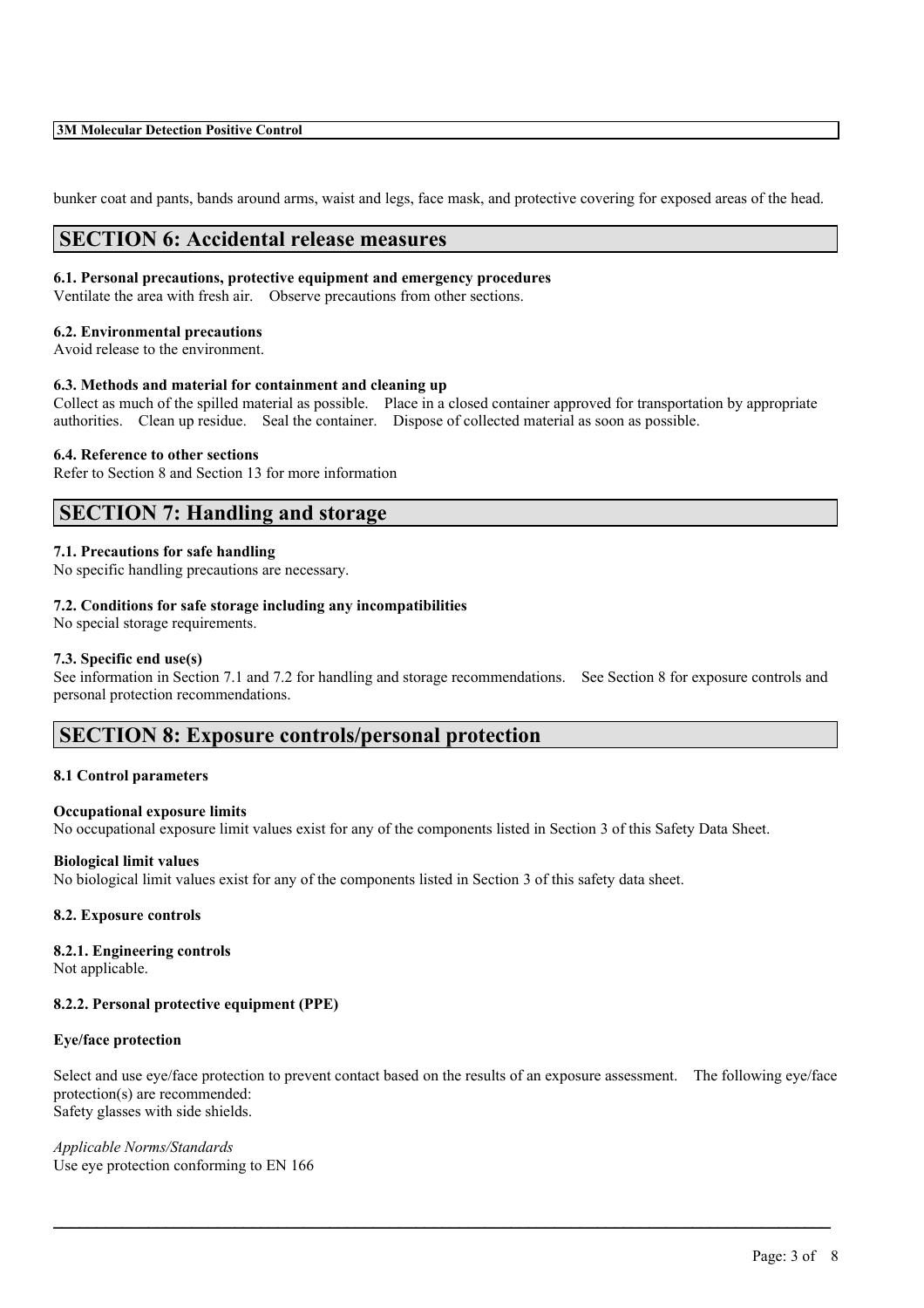#### **Skin/hand protection**

No chemical protective gloves are required.

#### **Respiratory protection**

None required.

# **SECTION 9: Physical and chemical properties**

### **9.1. Information on basic physical and chemical properties**

| Appearance                                    |                                                       |
|-----------------------------------------------|-------------------------------------------------------|
| <b>Physical state</b>                         | Solid.                                                |
| Colour                                        | White                                                 |
| <b>Specific Physical Form:</b>                | Pellet                                                |
| Odor                                          | Odourless                                             |
| <b>Odour threshold</b>                        | No data available.                                    |
| pH                                            | Not applicable.                                       |
| <b>Boiling point/boiling range</b>            | Not applicable.                                       |
| <b>Melting point</b>                          | $214 - 216$ °C                                        |
| <b>Flammability (solid, gas)</b>              | Not classified                                        |
| <b>Explosive properties</b>                   | Not classified                                        |
| <b>Oxidising properties</b>                   | Not classified                                        |
| <b>Flash point</b>                            | No flash point                                        |
| <b>Autoignition temperature</b>               | Not applicable.                                       |
| <b>Flammable Limits(LEL)</b>                  | None detected                                         |
| <b>Flammable Limits(UEL)</b>                  | None detected                                         |
| <b>Relative density</b>                       | 1.2 - 1.6 [Test Method: Estimated] [Ref Std: WATER=1] |
| <b>Water solubility</b>                       | Moderate                                              |
| Solubility-non-water                          | No data available.                                    |
| <b>Partition coefficient: n-octanol/water</b> | No data available.                                    |
| <b>Evaporation rate</b>                       | Not applicable.                                       |
| Vapour density                                | <b>Nil</b>                                            |
| <b>Decomposition temperature</b>              | No data available.                                    |
| <b>Viscosity</b>                              | No data available.                                    |
| <b>Density</b>                                | $1.2$ g/ml - 1.6 g/ml                                 |
| 9.2. Other information                        |                                                       |
| <b>EU Volatile Organic Compounds</b>          | No data available.                                    |
| Molecular weight                              | No data available.                                    |

 $\mathcal{L}_\mathcal{L} = \mathcal{L}_\mathcal{L} = \mathcal{L}_\mathcal{L} = \mathcal{L}_\mathcal{L} = \mathcal{L}_\mathcal{L} = \mathcal{L}_\mathcal{L} = \mathcal{L}_\mathcal{L} = \mathcal{L}_\mathcal{L} = \mathcal{L}_\mathcal{L} = \mathcal{L}_\mathcal{L} = \mathcal{L}_\mathcal{L} = \mathcal{L}_\mathcal{L} = \mathcal{L}_\mathcal{L} = \mathcal{L}_\mathcal{L} = \mathcal{L}_\mathcal{L} = \mathcal{L}_\mathcal{L} = \mathcal{L}_\mathcal{L}$ 

# **SECTION 10: Stability and reactivity**

### **10.1 Reactivity**

This material is considered to be non reactive under normal use conditions

#### **10.2 Chemical stability** Stable.

# **10.3 Possibility of hazardous reactions**

Hazardous polymerisation will not occur.

# **10.4 Conditions to avoid**

None known.

#### **10.5 Incompatible materials**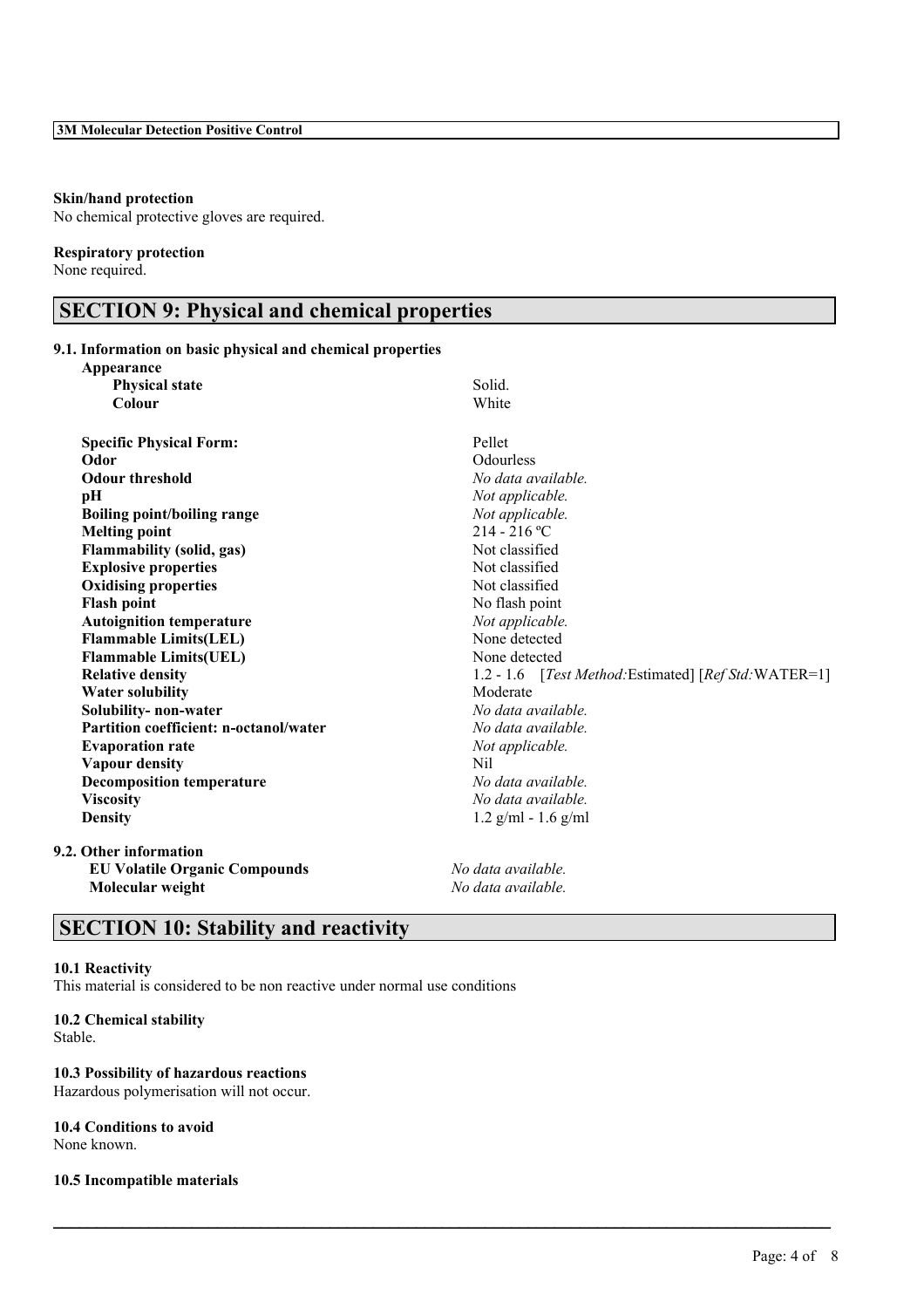#### **3M Molecular Detection Positive Control**

None known.

#### **10.6 Hazardous decomposition products Substance Condition**

None known.

Refer to section 5.2 for hazardous decomposition products during combustion.

# **SECTION 11: Toxicological information**

The information below may not agree with the EU material classification in Section 2 and/or the ingredient classifications in Section 3 if specific ingredient classifications are mandated by a competent authority. In addition, statements and data presented in Section 11 are based on UN GHS calculation rules and classifications derived from **3M assessments.**

**11.1 Information on Toxicological effects**

**Signs and Symptoms of Exposure**

Based on test data and/or information on the components, this material may produce the following health effects:

#### **Inhalation**

No known health effects.

#### **Skin contact**

Contact with the skin during product use is not expected to result in significant irritation.

#### **Eye contact**

Mechanical eye irritation: Signs/symptoms may include pain, redness, tearing and corneal abrasion.

#### **Ingestion**

No known health effects.

#### **Toxicological Data**

If a component is disclosed in section 3 but does not appear in a table below, either no data are available for that endpoint or the data are not sufficient for classification.

#### **Acute Toxicity**

| Name                          | <b>Route</b>    | species | $\mathbf{v}$<br>⁄ alue                                   |
|-------------------------------|-----------------|---------|----------------------------------------------------------|
| hveral<br>product<br>ra i<br> | 2estion<br>Ing. |         | .000<br>mg/kg<br>N0<br>available<br>data :<br>calculated |

 $ATE = acute$  toxicity estimate

#### **Skin Corrosion/Irritation**

For the component/components, either no data is currently available or the data is not sufficient for classification.

#### **Serious Eye Damage/Irritation**

For the component/components, either no data is currently available or the data is not sufficient for classification.

#### **Skin Sensitisation**

For the component/components, either no data is currently available or the data is not sufficient for classification.

#### **Respiratory Sensitisation**

For the component/components, either no data is currently available or the data is not sufficient for classification.

 $\mathcal{L}_\mathcal{L} = \mathcal{L}_\mathcal{L} = \mathcal{L}_\mathcal{L} = \mathcal{L}_\mathcal{L} = \mathcal{L}_\mathcal{L} = \mathcal{L}_\mathcal{L} = \mathcal{L}_\mathcal{L} = \mathcal{L}_\mathcal{L} = \mathcal{L}_\mathcal{L} = \mathcal{L}_\mathcal{L} = \mathcal{L}_\mathcal{L} = \mathcal{L}_\mathcal{L} = \mathcal{L}_\mathcal{L} = \mathcal{L}_\mathcal{L} = \mathcal{L}_\mathcal{L} = \mathcal{L}_\mathcal{L} = \mathcal{L}_\mathcal{L}$ 

#### **Germ Cell Mutagenicity**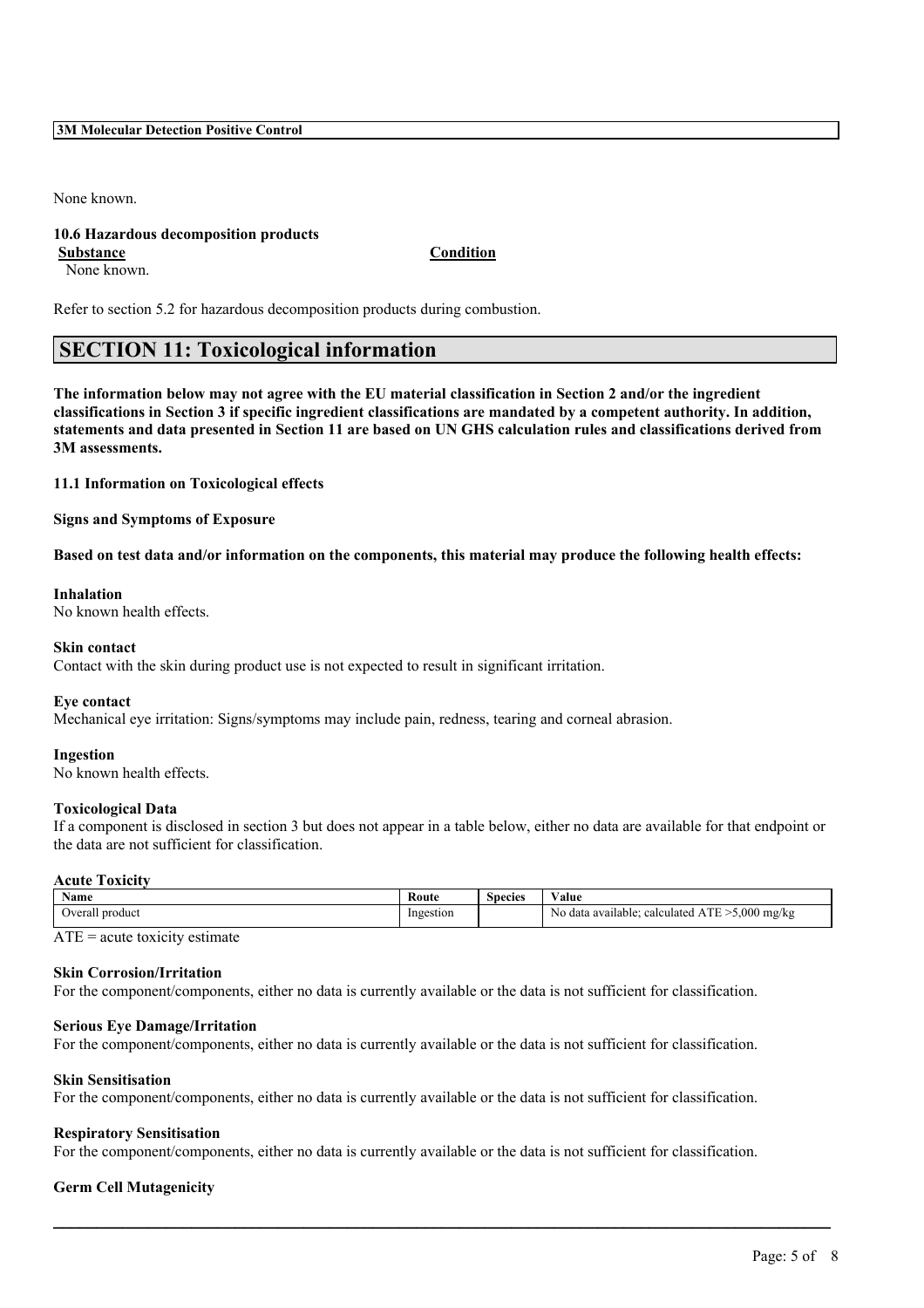#### **3M Molecular Detection Positive Control**

For the component/components, either no data is currently available or the data is not sufficient for classification.

#### **Carcinogenicity**

For the component/components, either no data is currently available or the data is not sufficient for classification.

#### **Reproductive Toxicity**

#### **Reproductive and/or Developmental Effects**

For the component/components, either no data is currently available or the data is not sufficient for classification.

#### **Target Organ(s)**

#### **Specific Target Organ Toxicity - single exposure**

For the component/components, either no data is currently available or the data is not sufficient for classification.

#### **Specific Target Organ Toxicity - repeated exposure**

For the component/components, either no data is currently available or the data is not sufficient for classification.

#### **Aspiration Hazard**

For the component/components, either no data is currently available or the data is not sufficient for classification.

Please contact the address or phone number listed on the first page of the SDS for additional toxicological information **on this material and/or its components.**

### **SECTION 12: Ecological information**

The information below may not agree with the EU material classification in Section 2 and/or the ingredient classifications in Section 3 if specific ingredient classifications are mandated by a competent authority. In addition, statements and data presented in Section 12 are based on UN GHS calculation rules and classifications derived from **3M assessments.**

#### **12.1. Toxicity**

No product test data available.

| Material                | :AS#             | <b>Organism</b> | i vpe               | <b>Exposure</b> | <b>Test endpoint Test result</b> |  |
|-------------------------|------------------|-----------------|---------------------|-----------------|----------------------------------|--|
| alpha-D-                | $16138 - 23 - 4$ |                 | Data not available  |                 |                                  |  |
| Glucopyranoside,        |                  |                 | or insufficient for |                 |                                  |  |
| alpha-D-                |                  |                 | classification      |                 |                                  |  |
| glucopyranosyl, hydrate |                  |                 |                     |                 |                                  |  |
| (1:2)                   |                  |                 |                     |                 |                                  |  |

#### **12.2. Persistence and degradability**

| <b>Material</b>          | CAS Nbr          | <b>Test type</b>  | <b>Duration</b> | <b>Study Type</b> | Test result | <b>Protocol</b> |
|--------------------------|------------------|-------------------|-----------------|-------------------|-------------|-----------------|
| alpha-D-Glucopyranoside. | $16138 - 23 - 4$ | Data not availbl- |                 |                   | N/A         |                 |
| alpha-D-glucopyranosyl,  |                  | insufficient      |                 |                   |             |                 |
| hydrate $(1:2)$          |                  |                   |                 |                   |             |                 |

### **12.3 : Bioaccumulative potential**

| <b>Material</b>          | Cas No.          | rest type              | Duration | <b>Study Type</b> | Test result | <b>Protocol</b> |
|--------------------------|------------------|------------------------|----------|-------------------|-------------|-----------------|
| alpha-D-Glucopyranoside, | $16138 - 23 - 4$ | Data not available N/A |          | N/A               | 'N/A        | N/A             |
| alpha-D-glucopyranosyl,  |                  | or insufficient for    |          |                   |             |                 |
| hydrate $(1:2)$          |                  | classification         |          |                   |             |                 |

 $\mathcal{L}_\mathcal{L} = \mathcal{L}_\mathcal{L} = \mathcal{L}_\mathcal{L} = \mathcal{L}_\mathcal{L} = \mathcal{L}_\mathcal{L} = \mathcal{L}_\mathcal{L} = \mathcal{L}_\mathcal{L} = \mathcal{L}_\mathcal{L} = \mathcal{L}_\mathcal{L} = \mathcal{L}_\mathcal{L} = \mathcal{L}_\mathcal{L} = \mathcal{L}_\mathcal{L} = \mathcal{L}_\mathcal{L} = \mathcal{L}_\mathcal{L} = \mathcal{L}_\mathcal{L} = \mathcal{L}_\mathcal{L} = \mathcal{L}_\mathcal{L}$ 

#### **12.4. Mobility in soil**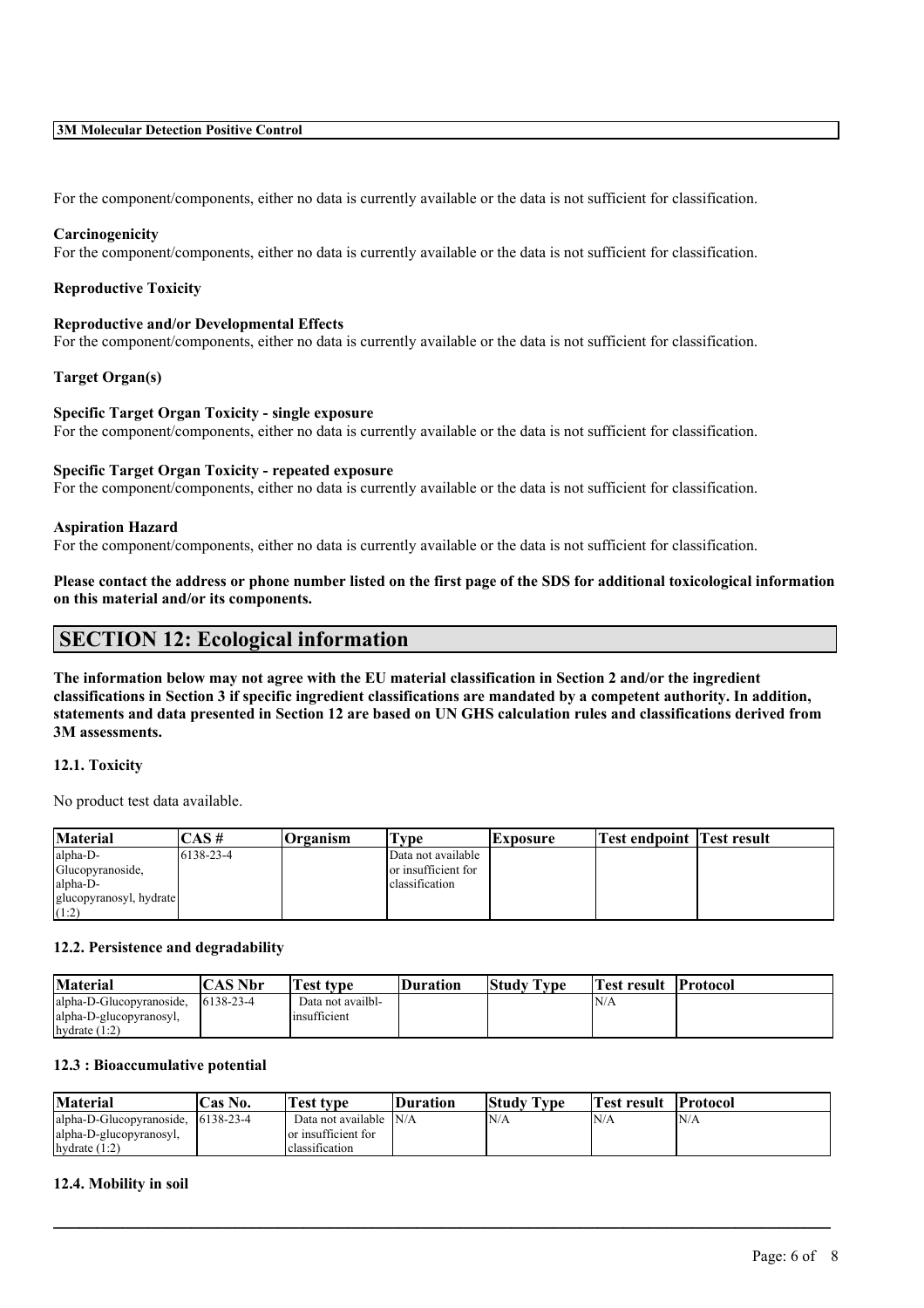Please contact manufacturer for more details

#### **12.5. Results of the PBT and vPvB assessment**

This material does not contain any substances that are assessed to be a PBT or vPvB

#### **12.6. Other adverse effects**

No information available.

# **SECTION 13: Disposal considerations**

#### **13.1 Waste treatment methods**

Dispose of contents/ container in accordance with the local/regional/national/international regulations.

This product has been classified as a non-hazardous waste. Prior to disposal, consult all applicable authorities and regulations to insure proper classification. Dispose of waste product in a permitted industrial waste facility. As a disposal alternative, incinerate in a permitted waste incineration facility. Proper destruction may require the use of additional fuel during incineration processes. If no other disposal options are available, waste product may be placed in a landfill properly designed for industrial waste.

The coding of a waste stream is based on the application of the product by the consumer. Since this is out of the control of 3M, no waste code(s) for products after use will be provided. Please refer to the European Waste Code (EWC - 2000/532/EC and amendments) to assign the correct waste code to your waste stream. Ensure national and/or regional regulations are complied with and always use a licensed waste contractor.

#### **EU waste code (product as sold)**

160509 Discarded chemicals other than those mentioned in 16 05 06, 16 05 07 or 16 05 08

### **SECTION 14: Transportation information**

ADR/IMDG/IATA: Not restricted for transport.

# **SECTION 15: Regulatory information**

#### **15.1. Safety, health and environmental regulations/legislation specific for the substance or mixture**

#### **15.2. Chemical Safety Assessment**

A chemical safety assessment has not been carried out for this substance/mixture in accordance with Regulation (EC) No 1907/2006, as amended.

 $\mathcal{L}_\mathcal{L} = \mathcal{L}_\mathcal{L} = \mathcal{L}_\mathcal{L} = \mathcal{L}_\mathcal{L} = \mathcal{L}_\mathcal{L} = \mathcal{L}_\mathcal{L} = \mathcal{L}_\mathcal{L} = \mathcal{L}_\mathcal{L} = \mathcal{L}_\mathcal{L} = \mathcal{L}_\mathcal{L} = \mathcal{L}_\mathcal{L} = \mathcal{L}_\mathcal{L} = \mathcal{L}_\mathcal{L} = \mathcal{L}_\mathcal{L} = \mathcal{L}_\mathcal{L} = \mathcal{L}_\mathcal{L} = \mathcal{L}_\mathcal{L}$ 

# **SECTION 16: Other information**

#### **Revision information:**

Label: CLP <125ml Hazard - none information was added.

Label: CLP <125ml Precautionary - none information was added.

Section 4: First aid for ingestion (swallowing) information information was modified.

Section 4: First aid for skin contact information information was modified.

Section 5: Hazardous combustion products table information was modified.

Section 6: Accidental release personal information information was modified.

Section 7: Precautions safe handling information information was modified.

Section 8: Personal Protection - Respiratory Information information was deleted.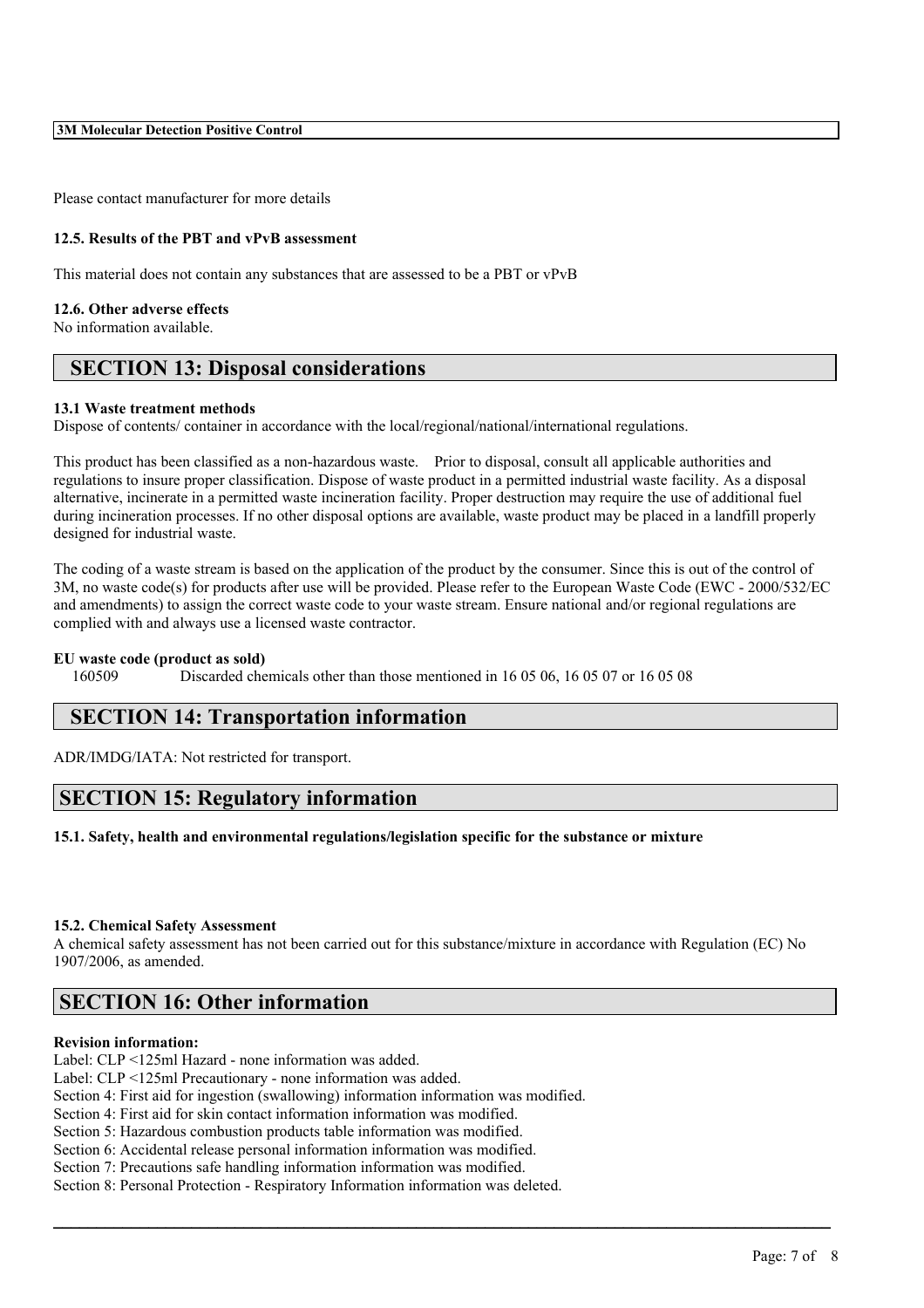Section 8: Respiratory protection information information was added. Section 09: Color information was added. Section 9: Density information information was modified. Section 09: Odor information was added. Sections 3 and 9: Odour, colour, grade information information was deleted. Section 11: Health Effects - Ingestion information information was modified. Section 11: Health Effects - Skin information information was modified. Section 15: Regulations - Inventories information was deleted.

Sectio 16: UK disclaimer information was deleted.

DISCLAIMER: The information on this Safety Data Sheet is based on our experience and is correct to the best of our knowledge at the date of publication, but we do not accept any liability for any loss, damage or injury resulting from its use (except as required by law). The information may not be valid for any use not referred to in this Data Sheet or use of the product in combination with other materials. For these reasons, it is important that customers carry out their own test to satisfy themselves as to the suitability of the product for their own intended applications. In addition, this SDS is being provided to convey health and safety information. If you are the importer of record of this product into the European Union, you are responsible for all regulatory requirements, including, but not limited to, product registrations/notifications, substance volume tracking, and potential substance registration.

 $\mathcal{L}_\mathcal{L} = \mathcal{L}_\mathcal{L} = \mathcal{L}_\mathcal{L} = \mathcal{L}_\mathcal{L} = \mathcal{L}_\mathcal{L} = \mathcal{L}_\mathcal{L} = \mathcal{L}_\mathcal{L} = \mathcal{L}_\mathcal{L} = \mathcal{L}_\mathcal{L} = \mathcal{L}_\mathcal{L} = \mathcal{L}_\mathcal{L} = \mathcal{L}_\mathcal{L} = \mathcal{L}_\mathcal{L} = \mathcal{L}_\mathcal{L} = \mathcal{L}_\mathcal{L} = \mathcal{L}_\mathcal{L} = \mathcal{L}_\mathcal{L}$ 

#### **3M United Kingdom MSDSs are available at www.3M.com/uk**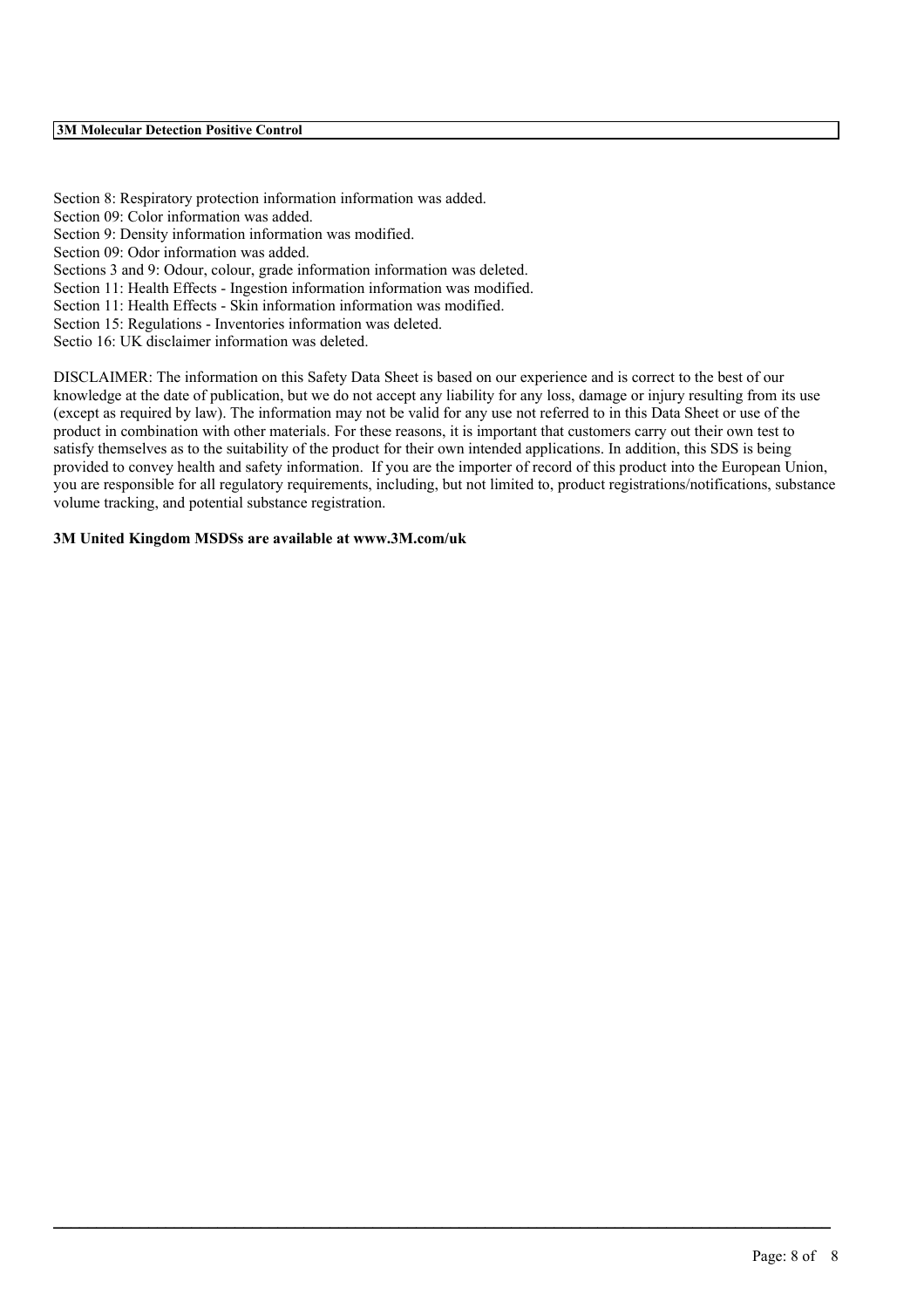

# **Safety Data Sheet**

Copyright, 2019, 3M Company All rights reserved. Copying and/or downloading of this information for the purpose of properly utilising 3M products is allowed provided that: (1) the information is copied in full with no changes unless prior written agreement is obtained from 3M, and (2) neither the copy nor the original is resold or otherwise distributed with the intention of earning a profit thereon.

| Document group:       | 34-6486-4                                                 | Version number:  | 3.00       |
|-----------------------|-----------------------------------------------------------|------------------|------------|
| <b>Revision date:</b> | 09/04/2019                                                | Supersedes date: | 14/12/2017 |
|                       | <b>Transportation version number:</b> $1.00 (11/07/2016)$ |                  |            |

This Safety Data Sheet has been prepared in accordance with the REACH Regulation (EC) 1907/2006 and its modifications.

# **SECTION 1: Identification of the substance/mixture and of the company/undertaking**

#### **1.1. Product identifier** 3M Lysis Solution 2

#### **1.2. Relevant identified uses of the substance or mixture and uses advised against**

**Identified uses** Professional

#### **1.3. Details of the supplier of the safety data sheet**

| 3M United Kingdom PLC, 3M Centre, Cain Road, Bracknell, Berkshire, RG12 8HT. |
|------------------------------------------------------------------------------|
| $+44(0)1344858000$                                                           |
| $\text{tox.uk}(\omega \text{mmm.com})$                                       |
| www.3M.com/uk                                                                |
|                                                                              |

 $\mathcal{L}_\mathcal{L} = \mathcal{L}_\mathcal{L} = \mathcal{L}_\mathcal{L} = \mathcal{L}_\mathcal{L} = \mathcal{L}_\mathcal{L} = \mathcal{L}_\mathcal{L} = \mathcal{L}_\mathcal{L} = \mathcal{L}_\mathcal{L} = \mathcal{L}_\mathcal{L} = \mathcal{L}_\mathcal{L} = \mathcal{L}_\mathcal{L} = \mathcal{L}_\mathcal{L} = \mathcal{L}_\mathcal{L} = \mathcal{L}_\mathcal{L} = \mathcal{L}_\mathcal{L} = \mathcal{L}_\mathcal{L} = \mathcal{L}_\mathcal{L}$ 

#### **1.4. Emergency telephone number**

+44 (0)1344 858 000

# **SECTION 2: Hazard identification**

#### **2.1. Classification of the substance or mixture CLP REGULATION (EC) No 1272/2008**

#### **CLASSIFICATION:** Skin Sensitization, Category 1A - Skin Sens. 1A; H317

For full text of H phrases, see Section 16.

#### **2.2. Label elements CLP REGULATION (EC) No 1272/2008**

**SIGNAL WORD** WARNING.

**Symbols:** GHS07 (Exclamation mark) |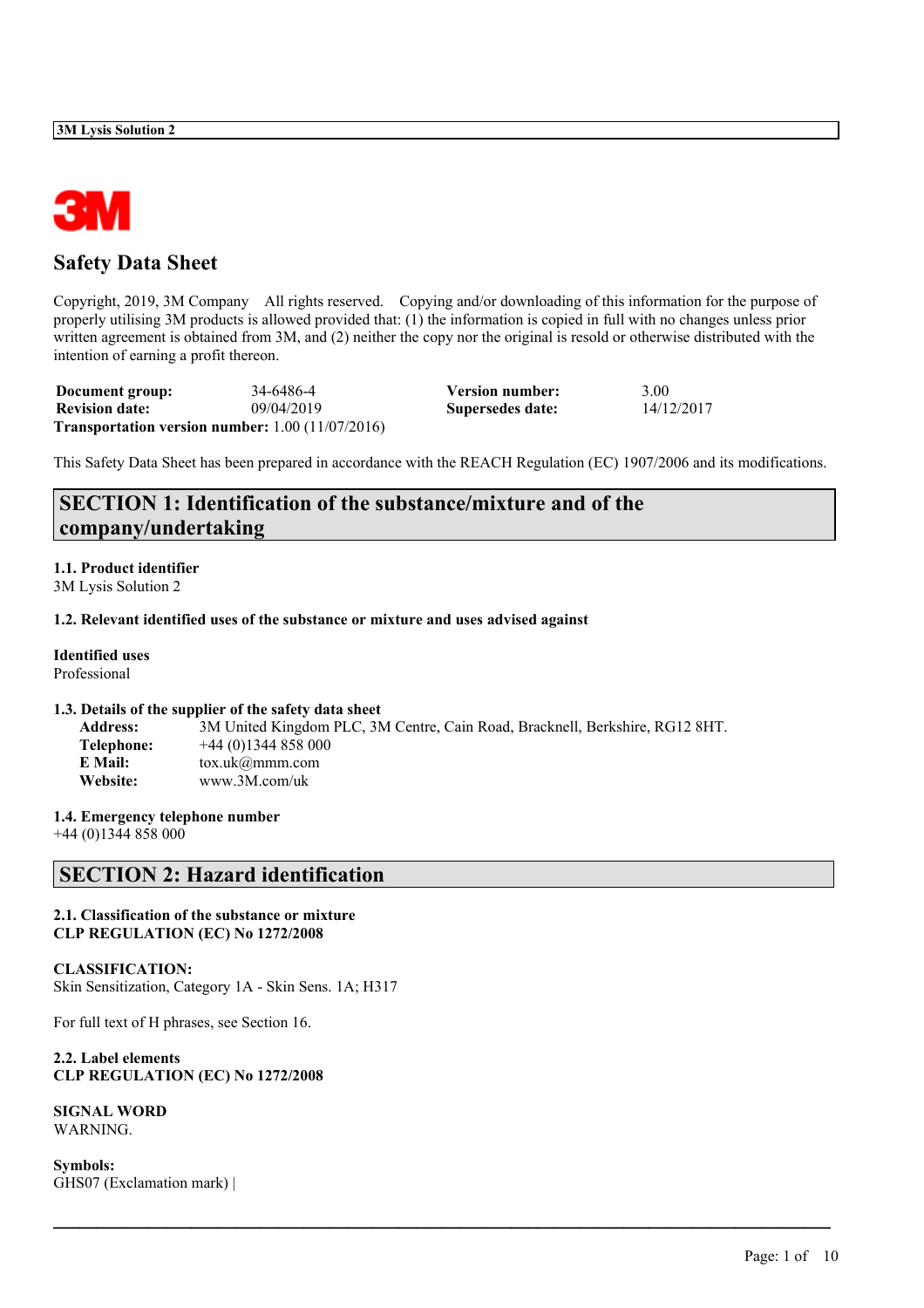| Pictograms                                                                                         |                                                                  |  |           |         |  |  |
|----------------------------------------------------------------------------------------------------|------------------------------------------------------------------|--|-----------|---------|--|--|
| <b>Ingredients:</b><br>Ingredient                                                                  | CAS Nbr                                                          |  | EC No.    | % by Wt |  |  |
| 2-methyl-2H-isothiazol-3-one                                                                       | 2682-20-4                                                        |  | 220-239-6 | < 0.15  |  |  |
| <b>HAZARD STATEMENTS:</b><br>H317                                                                  | May cause an allergic skin reaction.                             |  |           |         |  |  |
| PRECAUTIONARY STATEMENTS                                                                           |                                                                  |  |           |         |  |  |
| <b>Prevention:</b><br><b>P280E</b>                                                                 | Wear protective gloves.                                          |  |           |         |  |  |
| <b>Response:</b><br>$P333 + P313$                                                                  | If skin irritation or rash occurs: Get medical advice/attention. |  |           |         |  |  |
| For containers not exceeding 125 ml the following Hazard and Precautionary statements may be used: |                                                                  |  |           |         |  |  |
| <= 125 ml Hazard statements<br>H317                                                                | May cause an allergic skin reaction.                             |  |           |         |  |  |
| <= 125 ml Precautionary statements                                                                 |                                                                  |  |           |         |  |  |
| <b>Prevention:</b><br><b>P280E</b>                                                                 | Wear protective gloves.                                          |  |           |         |  |  |
| <b>Response:</b><br>$P333 + P313$                                                                  | If skin irritation or rash occurs: Get medical advice/attention. |  |           |         |  |  |
| 2.3. Other hazards                                                                                 |                                                                  |  |           |         |  |  |

None known.

# **SECTION 3: Composition/information on ingredients**

| Ingredient                   | <b>CAS Nbr</b>    | EC No.    | <b>REACH</b><br>Registration<br> No. | $\%$ by Wt  | <b>Classification</b>                                                                                                                                                                        |
|------------------------------|-------------------|-----------|--------------------------------------|-------------|----------------------------------------------------------------------------------------------------------------------------------------------------------------------------------------------|
| Non-Hazardous Ingredients    | Mixture           |           |                                      | $95 -$      | 100 Substance not classified as<br>lhazardous                                                                                                                                                |
| 2-methyl-2H-isothiazol-3-one | $ 2682 - 20 - 4 $ | 220-239-6 |                                      | ${}_{0.15}$ | Acute Tox. 2, H330;<br>EUH071; Acute Tox. $3$ ,<br>H311; Acute Tox. 3, H301;<br>Skin Corr. 1B, H314; Eye<br>Dam. 1, H318; Skin Sens.<br>1A, H317; Aquatic Acute 1,<br>$H400, M=10$ ; Aquatic |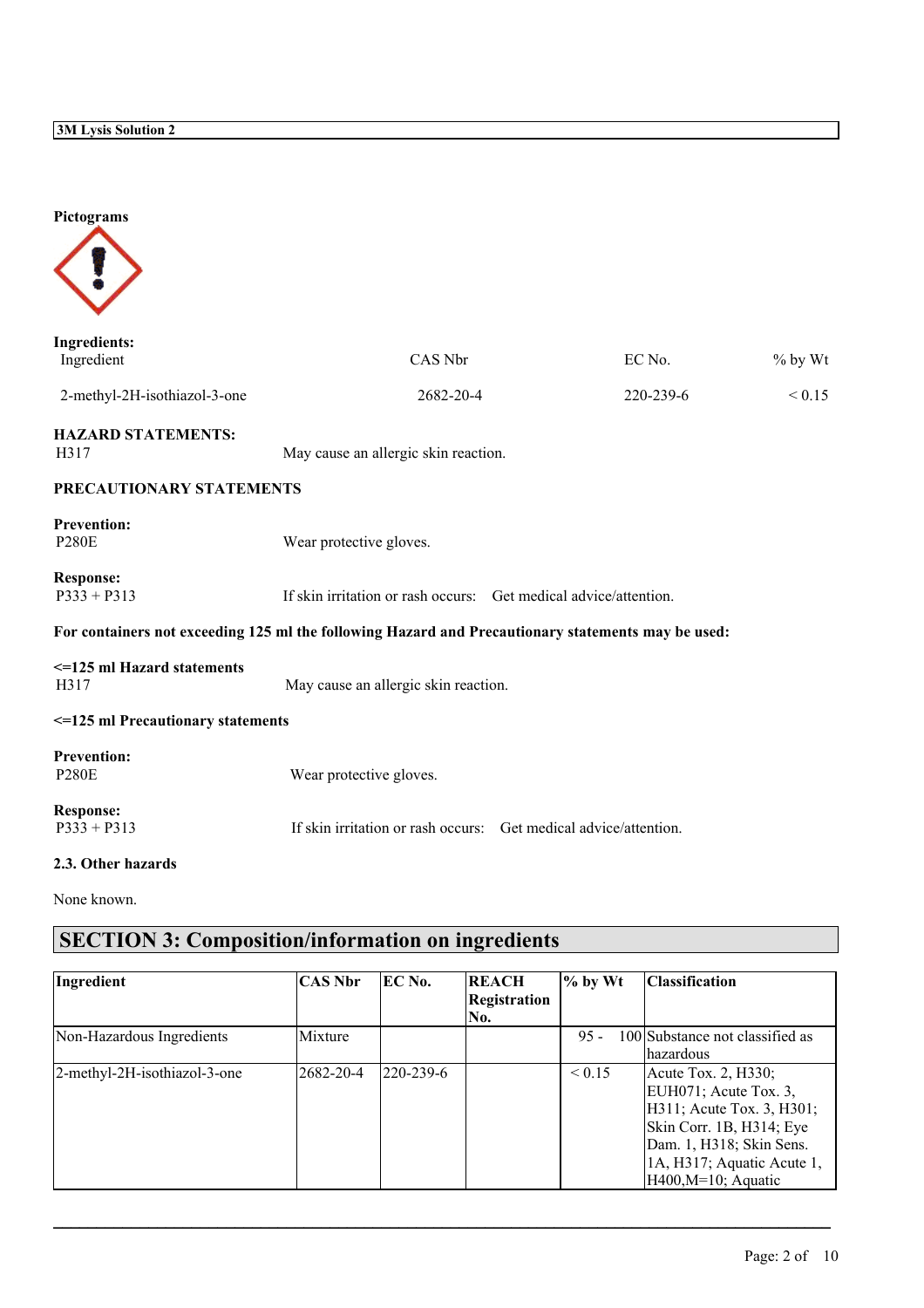|  |  | ∽<br>. M=<br>$\overline{\phantom{a}}$ |
|--|--|---------------------------------------|

Please see section 16 for the full text of any H statements referred to in this section

For information on ingredient occupational exposure limits or PBT or vPvB status, see sections 8 and 12 of this SDS

### **SECTION 4: First aid measures**

#### **4.1. Description of first aid measures**

#### **Inhalation**

Remove person to fresh air. If you feel unwell, get medical attention.

#### **Skin contact**

Immediately wash with soap and water. Remove contaminated clothing and wash before reuse. If signs/symptoms develop, get medical attention.

#### **Eye contact**

Immediately flush with large amounts of water. Remove contact lenses if easy to do. Continue rinsing. Get medical attention.

#### **If swallowed**

Rinse mouth. If you feel unwell, get medical attention.

#### **4.2. Most important symptoms and effects, both acute and delayed**

See Section 11.1 Information on toxicological effects

#### **4.3. Indication of any immediate medical attention and special treatment required** Not applicable.

# **SECTION 5: Fire-fighting measures**

#### **5.1. Extinguishing media**

Use a fire fighting agent suitable for the surrounding fire.

#### **5.2. Special hazards arising from the substance or mixture**

None inherent in this product.

#### **5.3. Advice for fire-fighters**

No special protective actions for fire-fighters are anticipated.

### **SECTION 6: Accidental release measures**

#### **6.1. Personal precautions, protective equipment and emergency procedures**

Evacuate area. Ventilate the area with fresh air. For large spill, or spills in confined spaces, provide mechanical ventilation to disperse or exhaust vapours, in accordance with good industrial hygiene practice. Refer to other sections of this SDS for information regarding physical and health hazards, respiratory protection, ventilation, and personal protective equipment.

#### **6.2. Environmental precautions**

Avoid release to the environment. For larger spills, cover drains and build dykes to prevent entry into sewer systems or bodies of water.

#### **6.3. Methods and material for containment and cleaning up**

Contain spill. Working from around the edges of the spill inward, cover with bentonite, vermiculite, or commercially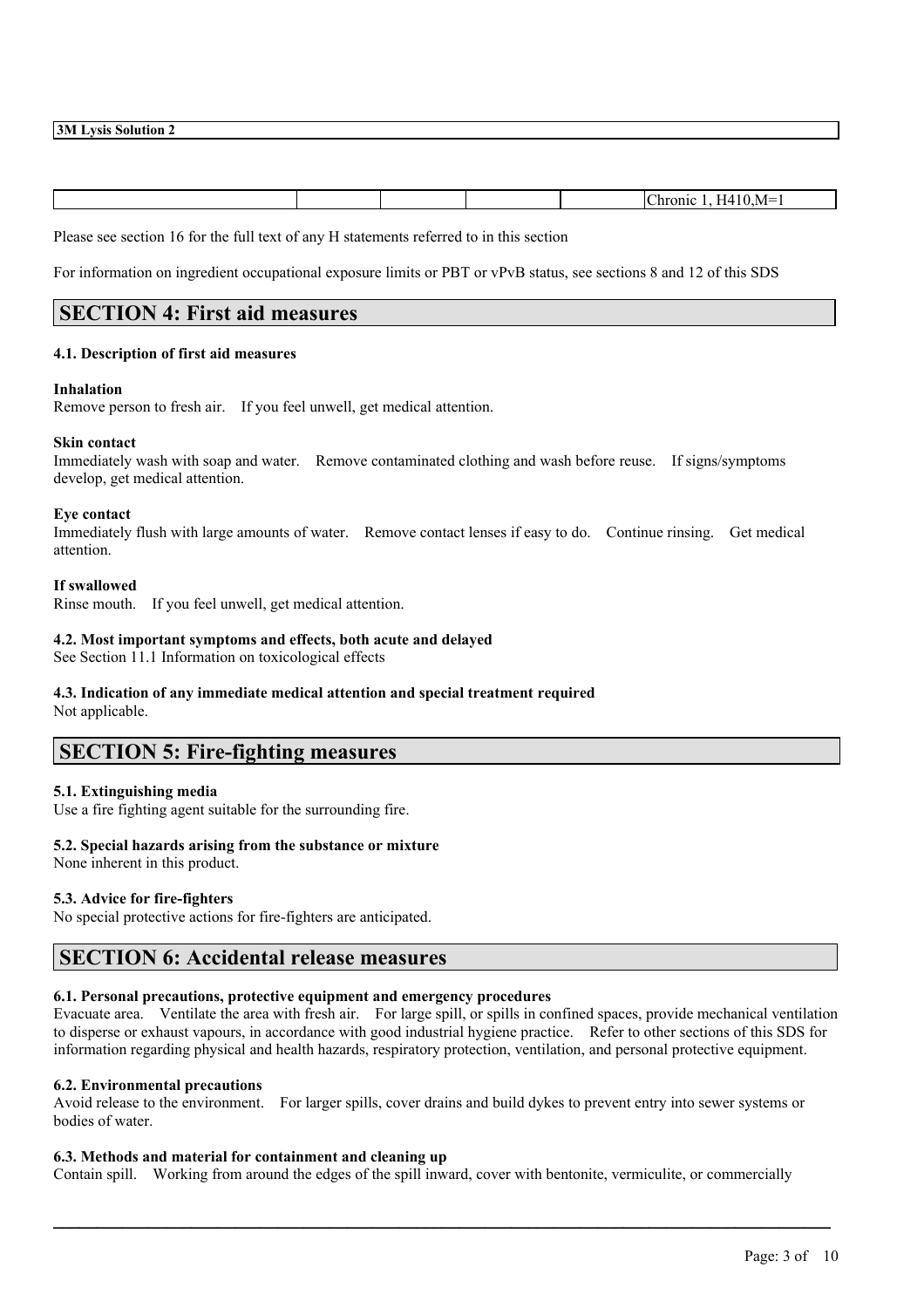available inorganic absorbent material. Mix in sufficient absorbent until it appears dry. Remember, adding an absorbent material does not remove a physical, health, or environmental hazard. Collect as much of the spilled material as possible. Place in a closed container approved for transportation by appropriate authorities. Clean up residue with an appropriate solvent selected by a qualified and authorised person. Ventilate the area with fresh air. Read and follow safety precautions on the solvent label and Safety Data Sheet. Seal the container. Dispose of collected material as soon as possible.

#### **6.4. Reference to other sections**

Refer to Section 8 and Section 13 for more information

### **SECTION 7: Handling and storage**

#### **7.1. Precautions for safe handling**

Avoid breathing dust/fume/gas/mist/vapours/spray. Do not get in eyes, on skin, or on clothing. Do not eat, drink or smoke when using this product. Wash thoroughly after handling. Contaminated work clothing should not be allowed out of the workplace. Avoid release to the environment. Wash contaminated clothing before reuse. Avoid contact with oxidising agents (eg. chlorine, chromic acid etc.)

#### **7.2. Conditions for safe storage including any incompatibilities**

Store away from heat. Store away from oxidising agents.

#### **7.3. Specific end use(s)**

See information in Section 7.1 and 7.2 for handling and storage recommendations. See Section 8 for exposure controls and personal protection recommendations.

### **SECTION 8: Exposure controls/personal protection**

#### **8.1 Control parameters**

#### **Occupational exposure limits**

No occupational exposure limit values exist for any of the components listed in Section 3 of this Safety Data Sheet.

#### **Biological limit values**

No biological limit values exist for any of the components listed in Section 3 of this safety data sheet.

#### **8.2. Exposure controls**

#### **8.2.1. Engineering controls**

Use general dilution ventilation and/or local exhaust ventilation to control airborne exposures to below relevant Exposure Limits and/or control dust/fume/gas/mist/vapours/spray. If ventilation is not adequate, use respiratory protection equipment.

#### **8.2.2. Personal protective equipment (PPE)**

#### **Eye/face protection**

Select and use eye/face protection to prevent contact based on the results of an exposure assessment. The following eye/face protection(s) are recommended: Indirect vented goggles.

*Applicable Norms/Standards* Use eye protection conforming to EN 166

#### **Skin/hand protection**

Select and use gloves and/or protective clothing approved to relevant local standards to prevent skin contact based on the results of an exposure assessment. Selection should be based on use factors such as exposure levels, concentration of the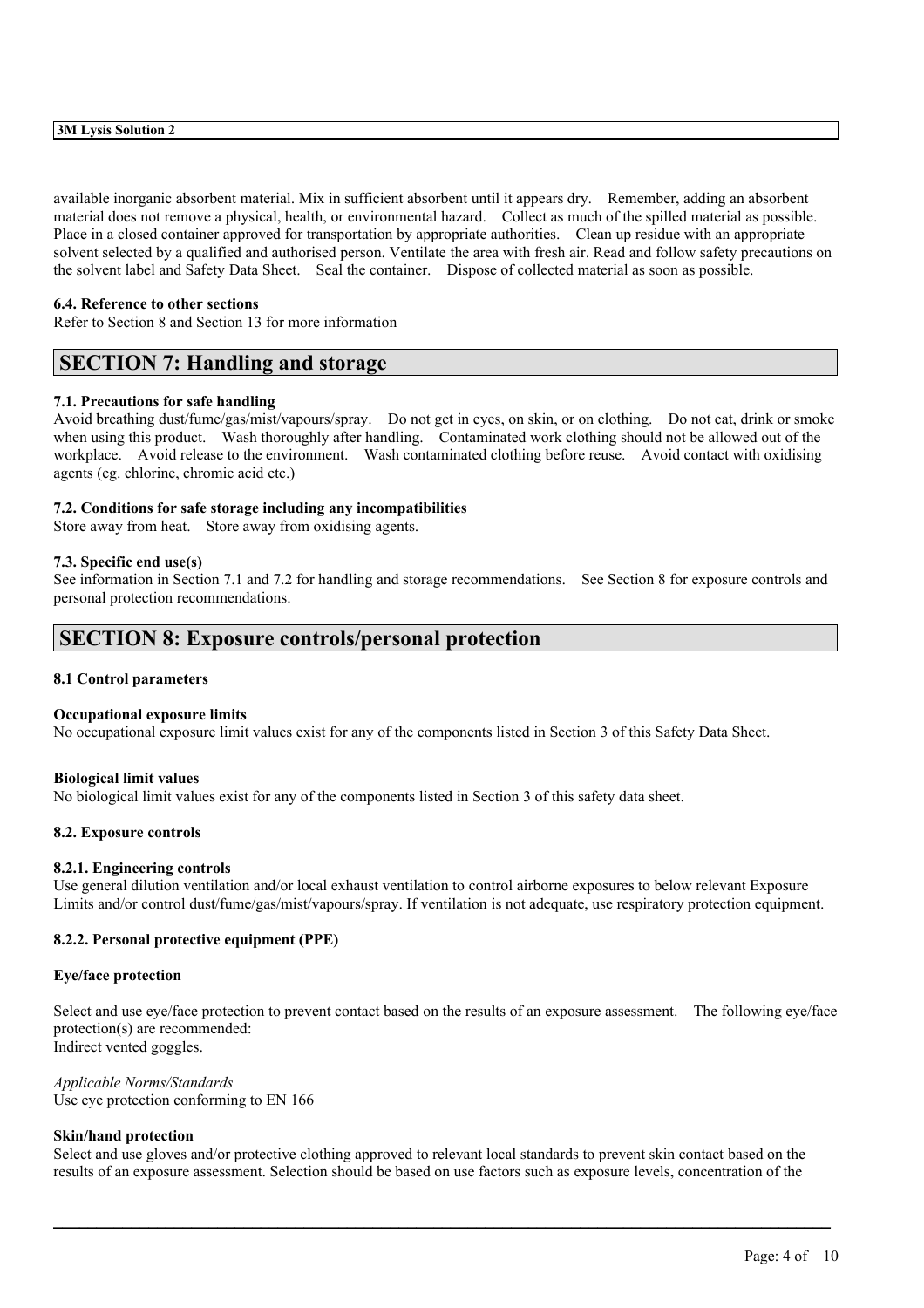substance or mixture, frequency and duration, physical challenges such as temperature extremes, and other use conditions. Consult with your glove and/or protective clothing manufacturer for selection of appropriate compatible gloves/protective clothing.

Gloves made from the following material(s) are recommended:

**Material Thickness (mm) Breakthrough Time** Nitrile rubber. No data available No data available

*Applicable Norms/Standards* Use gloves tested to EN 374

If this product is used in a manner that presents a higher potential for exposure (eg. spraying, high splash potential etc.), then use of protective coveralls may be necessary. Select and use body protection to prevent contact based on the results of an exposure assessment. The following protective clothing material(s) are recommended: Apron – Nitrile

#### **Respiratory protection**

An exposure assessment may be needed to decide if a respirator is required. If a respirator is needed, use respirators as part of a full respiratory protection program. Based on the results of the exposure assessment, select from the following respirator type(s) to reduce inhalation exposure:

 $\mathcal{L}_\mathcal{L} = \mathcal{L}_\mathcal{L} = \mathcal{L}_\mathcal{L} = \mathcal{L}_\mathcal{L} = \mathcal{L}_\mathcal{L} = \mathcal{L}_\mathcal{L} = \mathcal{L}_\mathcal{L} = \mathcal{L}_\mathcal{L} = \mathcal{L}_\mathcal{L} = \mathcal{L}_\mathcal{L} = \mathcal{L}_\mathcal{L} = \mathcal{L}_\mathcal{L} = \mathcal{L}_\mathcal{L} = \mathcal{L}_\mathcal{L} = \mathcal{L}_\mathcal{L} = \mathcal{L}_\mathcal{L} = \mathcal{L}_\mathcal{L}$ 

Half facepiece or full facepiece air-purifying respirator suitable for organic vapours and particulates

For questions about suitability for a specific application, consult with your respirator manufacturer.

#### *Applicable Norms/Standards*

Use a respirator conforming to EN 140 or EN 136: filter types A & P

# **SECTION 9: Physical and chemical properties**

#### **9.1. Information on basic physical and chemical properties**

| <b>Physical state</b>                  | Liquid.                        |
|----------------------------------------|--------------------------------|
| Appearance/Odour                       | Light amber with distinct odor |
| <b>Odour threshold</b>                 | No data available.             |
| pН                                     | 7                              |
| <b>Boiling point/boiling range</b>     | No data available.             |
| <b>Melting point</b>                   | No data available.             |
| <b>Flammability (solid, gas)</b>       | Not applicable.                |
| <b>Explosive properties</b>            | Not classified                 |
| <b>Oxidising properties</b>            | Not classified                 |
| <b>Flash point</b>                     | No flash point                 |
| <b>Autoignition temperature</b>        | No data available.             |
| <b>Flammable Limits(LEL)</b>           | No data available.             |
| <b>Flammable Limits(UEL)</b>           | No data available.             |
| Vapour pressure                        | No data available.             |
| <b>Relative density</b>                | $[RefStd:WATER=1]$             |
| <b>Water solubility</b>                | No data available.             |
| Solubility-non-water                   | No data available.             |
| Partition coefficient: n-octanol/water | No data available.             |
| <b>Evaporation rate</b>                | No data available.             |
| <b>Vapour density</b>                  | No data available.             |
| <b>Decomposition temperature</b>       | No data available.             |
| <b>Viscosity</b>                       | No data available.             |
| <b>Density</b>                         | $1$ g/ml                       |
| 9.2. Other information                 |                                |
| <b>EU Volatile Organic Compounds</b>   | No data available.             |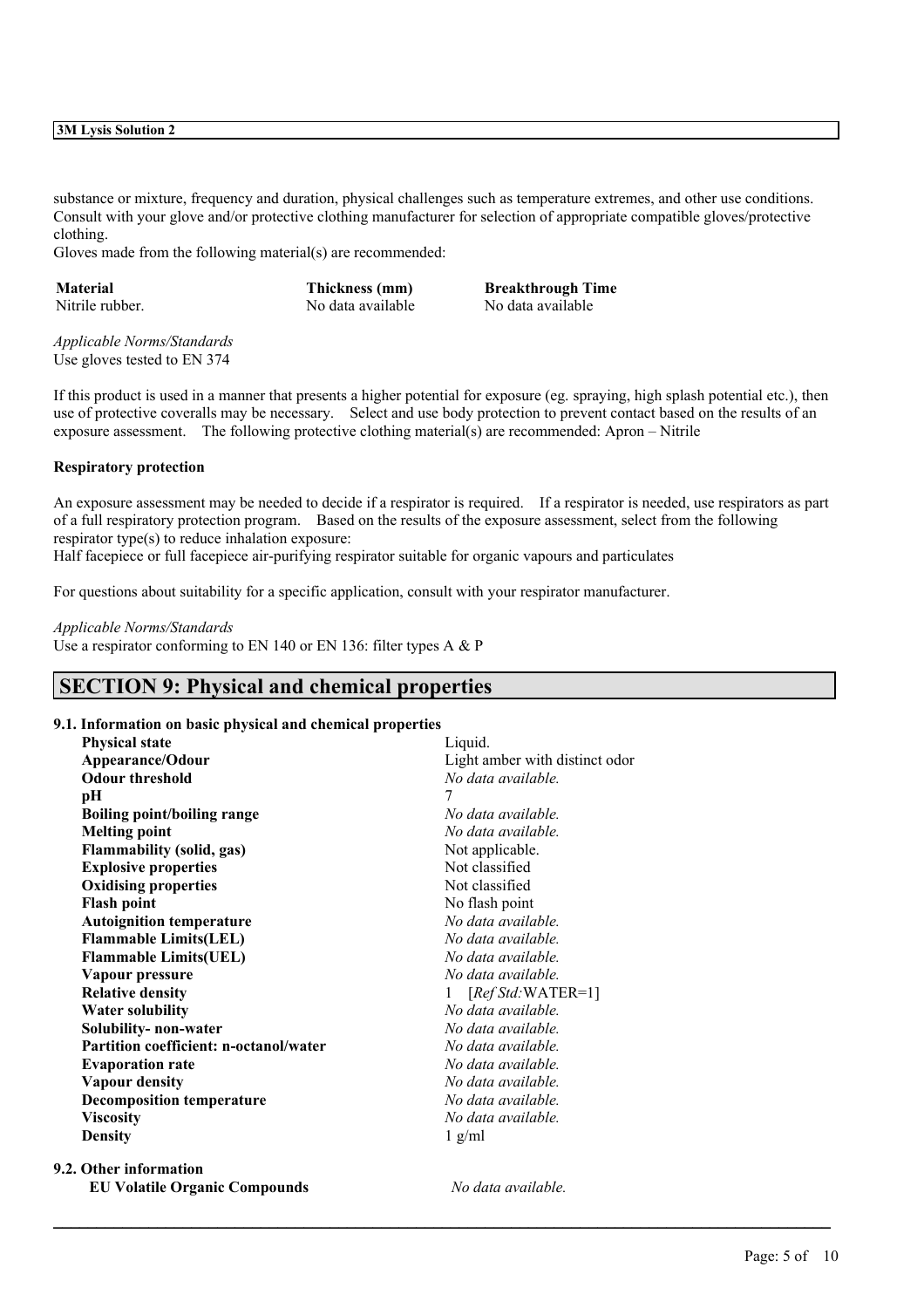**Molecular weight** *Not applicable.* **Percent volatile** *No data available.*

# **SECTION 10: Stability and reactivity**

#### **10.1 Reactivity**

This material may be reactive with certain agents under certain conditions - see the remaining headings in this section

**10.2 Chemical stability** Stable.

**10.3 Possibility of hazardous reactions** Hazardous polymerisation will not occur.

**10.4 Conditions to avoid** Heat.

#### **10.5 Incompatible materials** Strong oxidising agents.

#### **10.6 Hazardous decomposition products**

**Substance Condition**

None known.

# **SECTION 11: Toxicological information**

The information below may not agree with the EU material classification in Section 2 and/or the ingredient classifications in Section 3 if specific ingredient classifications are mandated by a competent authority. In addition, statements and data presented in Section 11 are based on UN GHS calculation rules and classifications derived from **3M assessments.**

**11.1 Information on Toxicological effects**

**Signs and Symptoms of Exposure**

Based on test data and/or information on the components, this material may produce the following health effects:

#### **Inhalation**

Respiratory tract irritation: Signs/symptoms may include cough, sneezing, nasal discharge, headache, hoarseness, and nose and throat pain.

#### **Skin contact**

Skin Irritation: Signs/symptoms may include localised redness, swelling, itching, dryness, cracking, blistering, and pain. Allergic skin reaction (non-photo induced): Signs/symptoms may include redness, swelling, blistering, and itching.

#### **Eye contact**

Severe eye irritation: Signs/symptoms may include significant redness, swelling, pain, tearing, cloudy appearance of the cornea, and impaired vision.

#### **Ingestion**

Gastrointestinal irritation: Signs/symptoms may include abdominal pain, stomach upset, nausea, vomiting and diarrhoea.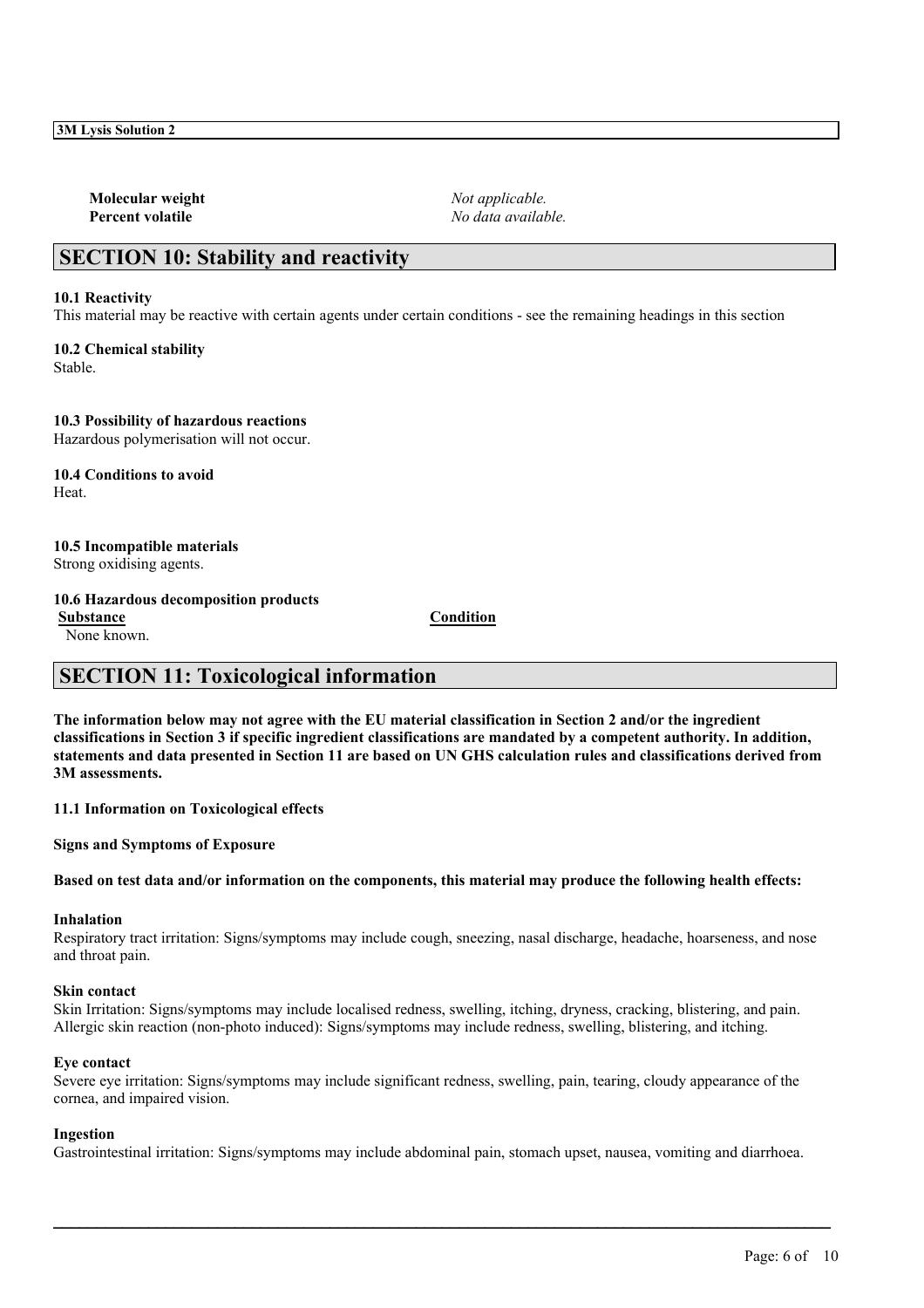#### **Toxicological Data**

If a component is disclosed in section 3 but does not appear in a table below, either no data are available for that endpoint or the data are not sufficient for classification.

| <b>Acute Toxicity</b>        |                                       |                |                                                   |
|------------------------------|---------------------------------------|----------------|---------------------------------------------------|
| Name                         | Route                                 | <b>Species</b> | Value                                             |
| Overall product              | Dermal                                |                | No data available; calculated $ATE > 5,000$ mg/kg |
| Overall product              | Inhalation-<br>Vapour(4)<br>hr)       |                | No data available; calculated ATE > 50 mg/l       |
| Overall product              | Ingestion                             |                | No data available; calculated $ATE > 5,000$ mg/kg |
| 2-methyl-2H-isothiazol-3-one | Dermal                                | Rabbit         | LD50<br>$87 \text{ mg/kg}$                        |
| 2-methyl-2H-isothiazol-3-one | Inhalation-<br>Dust/Mist<br>(4 hours) | Rat            | $LC50$ 0.33 mg/l                                  |
| 2-methyl-2H-isothiazol-3-one | Ingestion                             | Rat            | $40 \text{ mg/kg}$<br>LD50                        |

 $ATE = acute$  toxicity estimate

#### **Skin Corrosion/Irritation**

| <b>Name</b>                  | <b>Species</b> | Value     |
|------------------------------|----------------|-----------|
| 2-methyl-2H-isothiazol-3-one | Rabbit         | Corrosive |

#### **Serious Eye Damage/Irritation**

| Name                         | <b>Species</b> | Value     |
|------------------------------|----------------|-----------|
| 2-methyl-2H-isothiazol-3-one | Rabbit         | Corrosive |

### **Skin Sensitisation**

| Name                         | <b>Species</b> | Value       |
|------------------------------|----------------|-------------|
|                              |                |             |
| 2-methyl-2H-isothiazol-3-one | Human          | Sensitising |
|                              | and            |             |
|                              | anımal         |             |

#### **Photosensitisation**

| Name                         | <b>Species</b> | Value           |
|------------------------------|----------------|-----------------|
| 2-methyl-2H-isothiazol-3-one | Human          | Not sensitising |
|                              | and            |                 |
|                              | anımal         |                 |

#### **Respiratory Sensitisation**

For the component/components, either no data is currently available or the data is not sufficient for classification.

#### **Germ Cell Mutagenicity**

| Name                         | Route    | Value                                                                           |
|------------------------------|----------|---------------------------------------------------------------------------------|
| 2-methyl-2H-isothiazol-3-one | In vivo  | Not mutagenic                                                                   |
| 2-methyl-2H-isothiazol-3-one | In Vitro | Some positive data exist, but the data are not<br>sufficient for classification |

### **Carcinogenicity**

| <b>Name</b>                  | Route     | <b>Species</b> | Value            |
|------------------------------|-----------|----------------|------------------|
| 2-methyl-2H-isothiazol-3-one | Dermal    | Mouse          | Not carcinogenic |
| 2-methyl-2H-isothiazol-3-one | Ingestion | Rat            | Not carcinogenic |

 $\mathcal{L}_\mathcal{L} = \mathcal{L}_\mathcal{L} = \mathcal{L}_\mathcal{L} = \mathcal{L}_\mathcal{L} = \mathcal{L}_\mathcal{L} = \mathcal{L}_\mathcal{L} = \mathcal{L}_\mathcal{L} = \mathcal{L}_\mathcal{L} = \mathcal{L}_\mathcal{L} = \mathcal{L}_\mathcal{L} = \mathcal{L}_\mathcal{L} = \mathcal{L}_\mathcal{L} = \mathcal{L}_\mathcal{L} = \mathcal{L}_\mathcal{L} = \mathcal{L}_\mathcal{L} = \mathcal{L}_\mathcal{L} = \mathcal{L}_\mathcal{L}$ 

### **Reproductive Toxicity**

#### **Reproductive and/or Developmental Effects**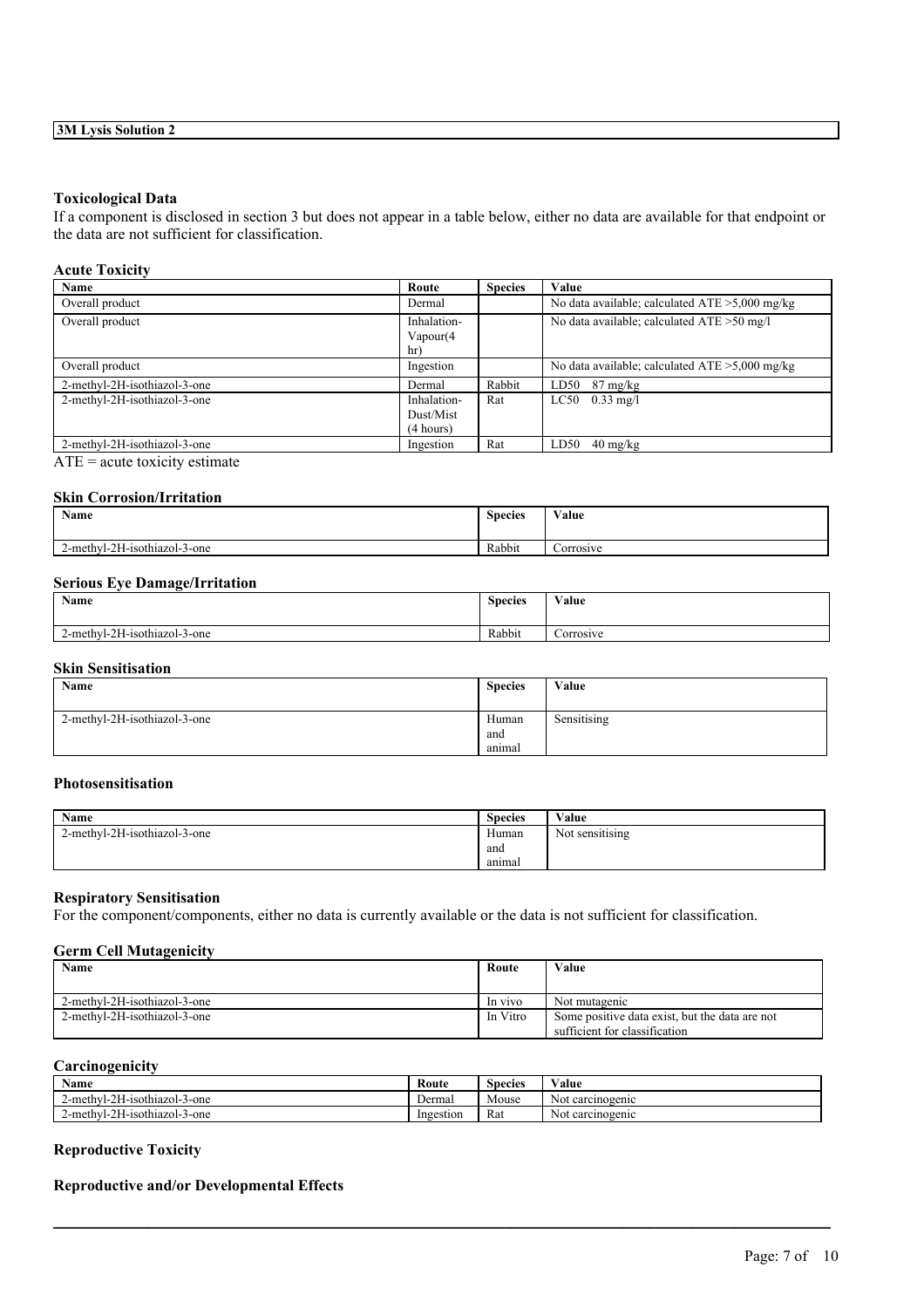| Name                         | Route     | Value                                  | <b>Species</b> | <b>Test result</b> | <b>Exposure</b> |
|------------------------------|-----------|----------------------------------------|----------------|--------------------|-----------------|
|                              |           |                                        |                |                    | <b>Duration</b> |
| 2-methyl-2H-isothiazol-3-one | Ingestion | Not classified for female reproduction | Rat            | NOAEL 10           | 2 generation    |
|                              |           |                                        |                | mg/kg/day          |                 |
| 2-methyl-2H-isothiazol-3-one | Ingestion | Not classified for male reproduction   | Rat            | <b>NOAEL 10</b>    | 2 generation    |
|                              |           |                                        |                | mg/kg/day          |                 |
| 2-methyl-2H-isothiazol-3-one | Ingestion | Not classified for development         | Rat            | NOAEL 15           | during          |
|                              |           |                                        |                | mg/kg/day          | organogenesis   |

#### **Target Organ(s)**

#### **Specific Target Organ Toxicity - single exposure**

| <b>Name</b>               | Route      | Target Organ(s)        | Value                             | <b>Species</b> | <b>Test result</b> | Exposure        |
|---------------------------|------------|------------------------|-----------------------------------|----------------|--------------------|-----------------|
|                           |            |                        |                                   |                |                    | <b>Duration</b> |
| 2-methyl-2H-isothiazol-3- | Inhalation | respiratory irritation | Some positive data exist, but the | similar        | <b>NOAEL Not</b>   |                 |
| one                       |            |                        | data are not sufficient for       | health         | available          |                 |
|                           |            |                        | classification                    | hazards        |                    |                 |

#### **Specific Target Organ Toxicity - repeated exposure**

For the component/components, either no data is currently available or the data is not sufficient for classification.

#### **Aspiration Hazard**

For the component/components, either no data is currently available or the data is not sufficient for classification.

Please contact the address or phone number listed on the first page of the SDS for additional toxicological information **on this material and/or its components.**

### **SECTION 12: Ecological information**

The information below may not agree with the EU material classification in Section 2 and/or the ingredient classifications in Section 3 if specific ingredient classifications are mandated by a competent authority. In addition, statements and data presented in Section 12 are based on UN GHS calculation rules and classifications derived from **3M assessments.**

#### **12.1. Toxicity**

No product test data available.

| Material         | $\angle$ AS #    | Organism             | rv pe        | <b>Exposure</b> | <b>Test endpoint Test result</b> |                      |
|------------------|------------------|----------------------|--------------|-----------------|----------------------------------|----------------------|
| 2-methyl-2H-     | $12682 - 20 - 4$ | <b>Rainbow</b> trout | Experimental | 196 hours       | LC50                             | $0.07 \text{ mg}$ /l |
| isothiazol-3-one |                  |                      |              |                 |                                  |                      |
| $2$ -methyl-2H-  | 2682-20-4        | Water flea           | Experimental | 148 hours       | EC50                             | $0.18$ mg/l          |
| isothiazol-3-one |                  |                      |              |                 |                                  |                      |

#### **12.2. Persistence and degradability**

| Material                  | <b>CAS Nbr</b>   | l' <b>est type</b> | <b>Duration</b> | <b>Study</b><br>$\sim$<br>Tvpe | <b>Test result</b> | <b>Protocol</b> |
|---------------------------|------------------|--------------------|-----------------|--------------------------------|--------------------|-----------------|
| 2-methyl-2H-isothiazol-3- | $12682 - 20 - 4$ | Experimental       | 28 days         | ICO <sub>2</sub> evolution     | 148 % weight       | Other methods   |
| one                       |                  | Biodegradation     |                 |                                |                    |                 |

#### **12.3 : Bioaccumulative potential**

| <b>Material</b>           | <b>Cas No.</b>   | rest type        | <b>Duration</b> | Studv<br>--<br>' vpe | <b>fest result</b> | <b>Protocol</b> |
|---------------------------|------------------|------------------|-----------------|----------------------|--------------------|-----------------|
| 2-methyl-2H-isothiazol-3- | $12682 - 20 - 4$ | Experimental     |                 | Log Kow              | 10.5               | Other methods   |
| one                       |                  | Bioconcentration |                 |                      |                    |                 |

 $\mathcal{L}_\mathcal{L} = \mathcal{L}_\mathcal{L} = \mathcal{L}_\mathcal{L} = \mathcal{L}_\mathcal{L} = \mathcal{L}_\mathcal{L} = \mathcal{L}_\mathcal{L} = \mathcal{L}_\mathcal{L} = \mathcal{L}_\mathcal{L} = \mathcal{L}_\mathcal{L} = \mathcal{L}_\mathcal{L} = \mathcal{L}_\mathcal{L} = \mathcal{L}_\mathcal{L} = \mathcal{L}_\mathcal{L} = \mathcal{L}_\mathcal{L} = \mathcal{L}_\mathcal{L} = \mathcal{L}_\mathcal{L} = \mathcal{L}_\mathcal{L}$ 

#### **12.4. Mobility in soil**

Please contact manufacturer for more details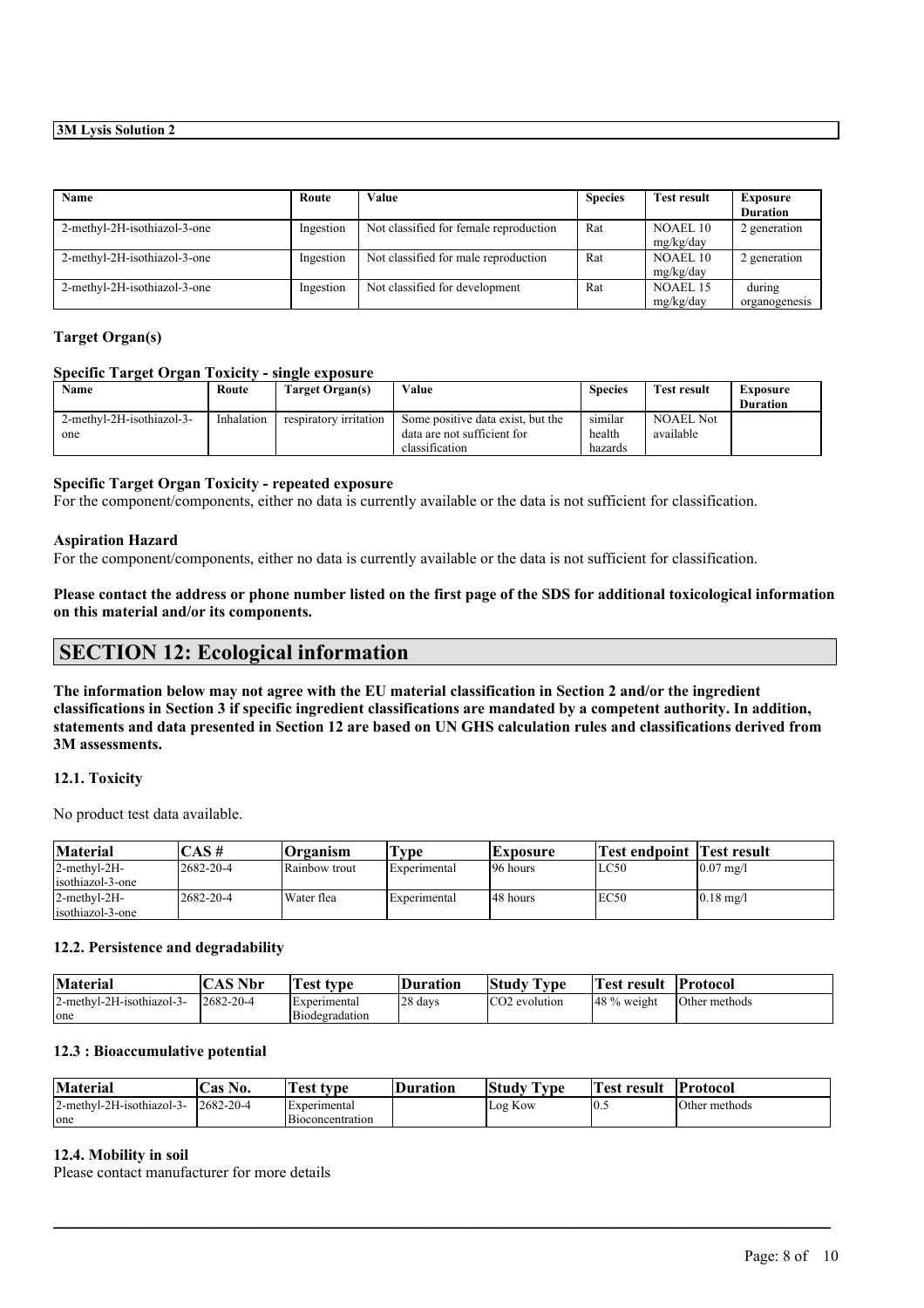#### **12.5. Results of the PBT and vPvB assessment**

This material does not contain any substances that are assessed to be a PBT or vPvB

#### **12.6. Other adverse effects**

No information available.

# **SECTION 13: Disposal considerations**

#### **13.1 Waste treatment methods**

Dispose of contents/ container in accordance with the local/regional/national/international regulations.

Dispose of waste product in a permitted industrial waste facility. Empty drums/barrels/containers used for transporting and handling hazardous chemicals (chemical substances/mixtures/preparations classified as Hazardous as per applicable regulations) shall be considered, stored, treated & disposed of as hazardous wastes unless otherwise defined by applicable waste regulations. Consult with the respective regulating authorities to determine the available treatment and disposal facilities.

The coding of a waste stream is based on the application of the product by the consumer. Since this is out of the control of 3M, no waste code(s) for products after use will be provided. Please refer to the European Waste Code (EWC - 2000/532/EC and amendments) to assign the correct waste code to your waste stream. Ensure national and/or regional regulations are complied with and always use a licensed waste contractor.

#### **EU waste code (product as sold)**

161001\* Aqueous liquid wastes containing dangerous substances

# **SECTION 14: Transportation information**

ADR/IATA/IMDG: Not restricted for transport.

# **SECTION 15: Regulatory information**

#### **15.1. Safety, health and environmental regulations/legislation specific for the substance or mixture**

#### **Global inventory status**

Contact 3M for more information.

#### **15.2. Chemical Safety Assessment**

A chemical safety assessment has not been carried out for this substance/mixture in accordance with Regulation (EC) No 1907/2006, as amended.

 $\mathcal{L}_\mathcal{L} = \mathcal{L}_\mathcal{L} = \mathcal{L}_\mathcal{L} = \mathcal{L}_\mathcal{L} = \mathcal{L}_\mathcal{L} = \mathcal{L}_\mathcal{L} = \mathcal{L}_\mathcal{L} = \mathcal{L}_\mathcal{L} = \mathcal{L}_\mathcal{L} = \mathcal{L}_\mathcal{L} = \mathcal{L}_\mathcal{L} = \mathcal{L}_\mathcal{L} = \mathcal{L}_\mathcal{L} = \mathcal{L}_\mathcal{L} = \mathcal{L}_\mathcal{L} = \mathcal{L}_\mathcal{L} = \mathcal{L}_\mathcal{L}$ 

### **SECTION 16: Other information**

#### **List of relevant H statements**

| <b>EUH071</b>    | Corrosive to the respiratory tract.      |
|------------------|------------------------------------------|
| H <sub>301</sub> | Toxic if swallowed.                      |
| H311             | Toxic in contact with skin.              |
| H314             | Causes severe skin burns and eye damage. |
| H317             | May cause an allergic skin reaction.     |
| H318             | Causes serious eye damage.               |
| H <sub>330</sub> | Fatal if inhaled.                        |
| H400             | Very toxic to aquatic life.              |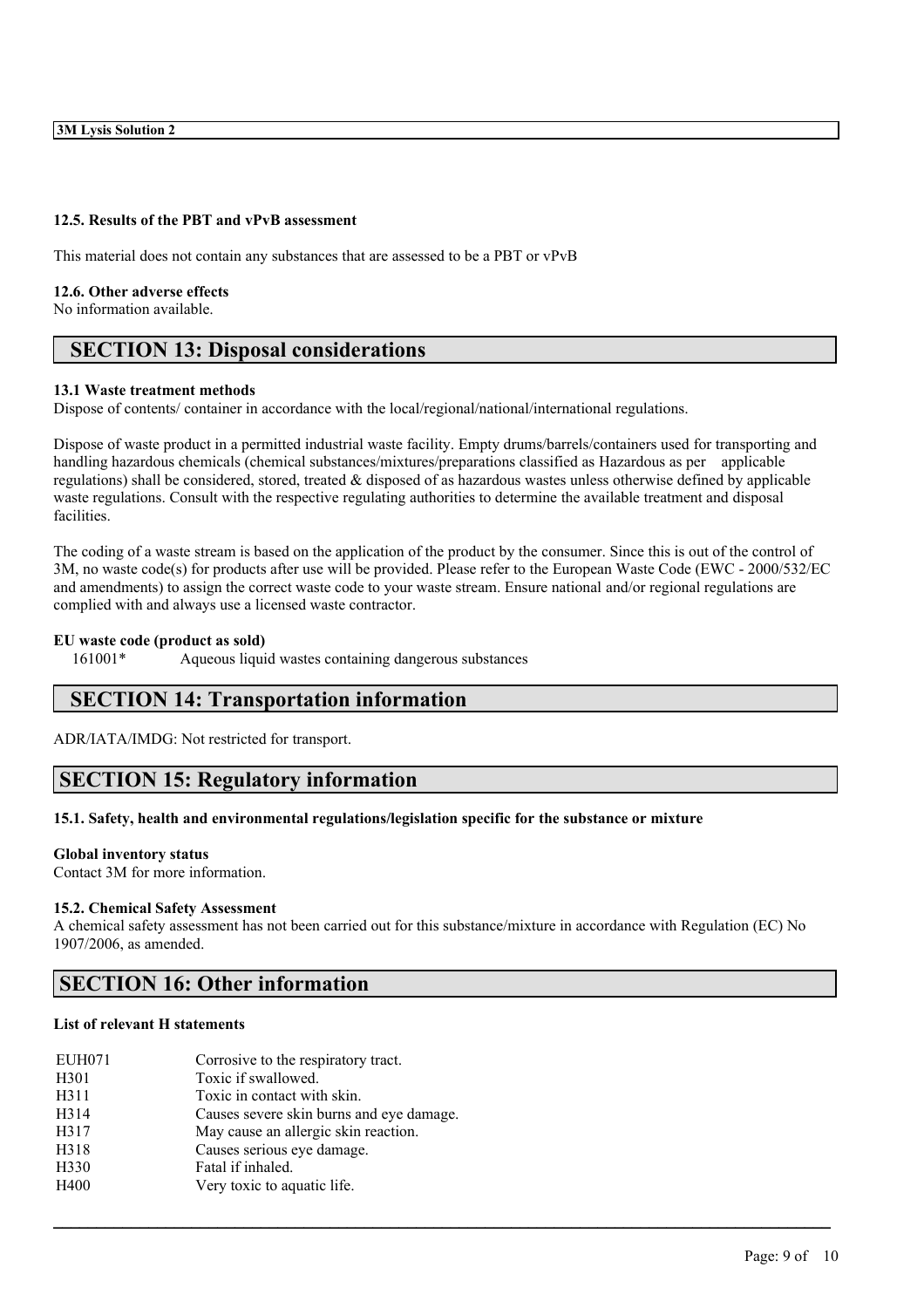H410 Very toxic to aquatic life with long lasting effects.

#### **Revision information:**

Section 1: Product use information information was modified.

Section 2: <125ml Hazard - Health information was added.

Section 2: <125ml Precautionary - Prevention information was added.

Section 2: <125ml Precautionary - Response information was added.

Label: CLP Classification information was modified.

Label: CLP Environmental Hazard Statements information was deleted.

Label: CLP Precautionary - Disposal information was deleted.

Label: CLP Precautionary - Response information was modified.

Section 3: Composition/ Information of ingredients table information was modified.

Section 11: Reproductive and/or Developmental Effects text information was deleted.

Section 12: No PBT/vPvB information available warning information was modified.

Section 13: 13.1. Waste disposal note information was modified.

Section 15: Chemical Safety Assessment information was modified.

Two-column table displaying the unique list of H Codes and statements (std phrases) for all components of the given material. information was modified.

DISCLAIMER: The information on this Safety Data Sheet is based on our experience and is correct to the best of our knowledge at the date of publication, but we do not accept any liability for any loss, damage or injury resulting from its use (except as required by law). The information may not be valid for any use not referred to in this Data Sheet or use of the product in combination with other materials. For these reasons, it is important that customers carry out their own test to satisfy themselves as to the suitability of the product for their own intended applications.

 $\mathcal{L}_\mathcal{L} = \mathcal{L}_\mathcal{L} = \mathcal{L}_\mathcal{L} = \mathcal{L}_\mathcal{L} = \mathcal{L}_\mathcal{L} = \mathcal{L}_\mathcal{L} = \mathcal{L}_\mathcal{L} = \mathcal{L}_\mathcal{L} = \mathcal{L}_\mathcal{L} = \mathcal{L}_\mathcal{L} = \mathcal{L}_\mathcal{L} = \mathcal{L}_\mathcal{L} = \mathcal{L}_\mathcal{L} = \mathcal{L}_\mathcal{L} = \mathcal{L}_\mathcal{L} = \mathcal{L}_\mathcal{L} = \mathcal{L}_\mathcal{L}$ 

#### **3M United Kingdom MSDSs are available at www.3M.com/uk**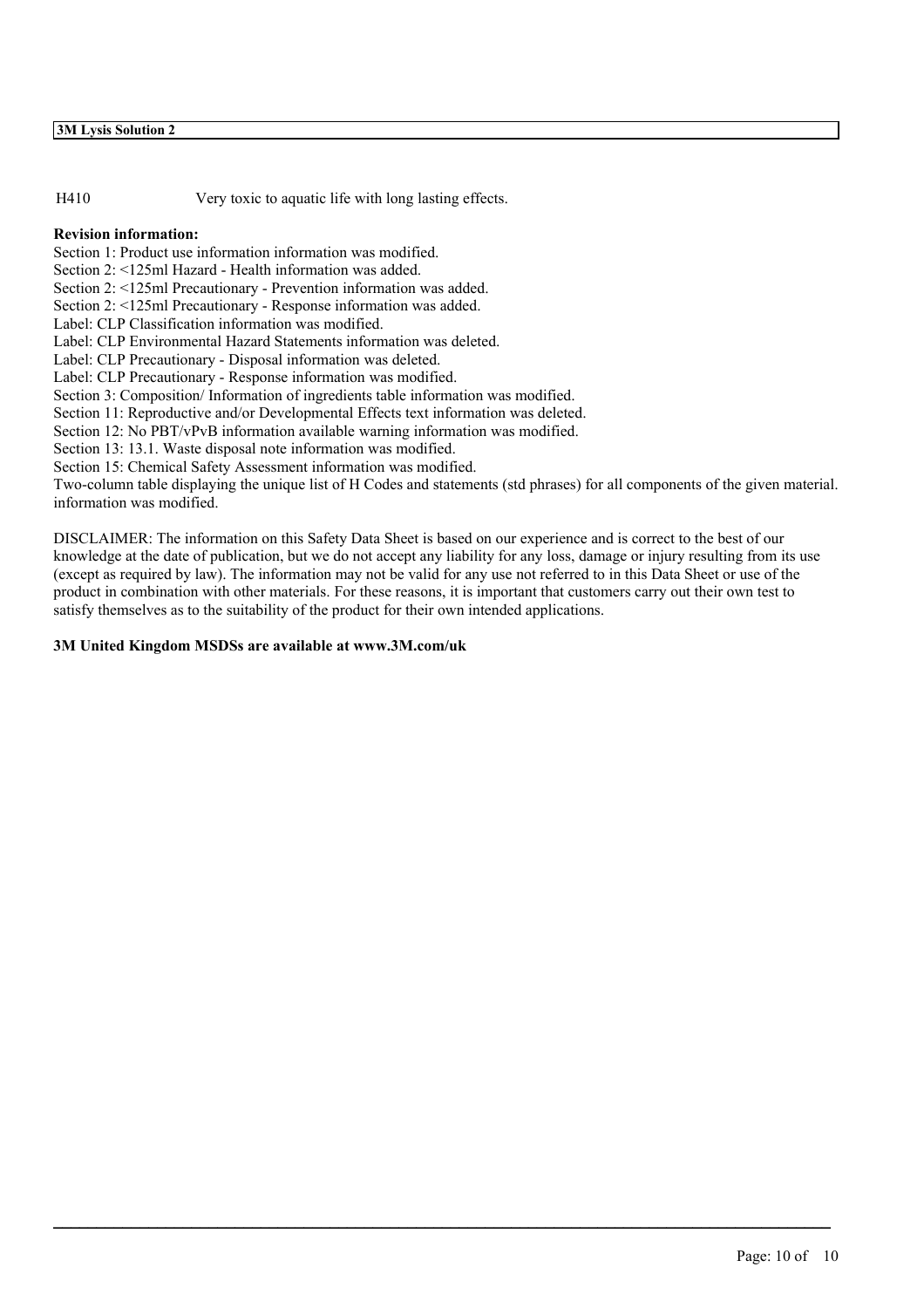

# **Safety Data Sheet**

Copyright, 2018, 3M Company All rights reserved. Copying and/or downloading of this information for the purpose of properly utilising 3M products is allowed provided that: (1) the information is copied in full with no changes unless prior written agreement is obtained from 3M, and (2) neither the copy nor the original is resold or otherwise distributed with the intention of earning a profit thereon.

| Document group:       | 35-8591-6                                                 | Version number:  | 1.00           |
|-----------------------|-----------------------------------------------------------|------------------|----------------|
| <b>Revision date:</b> | 20/04/2018                                                | Supersedes date: | Initial issue. |
|                       | <b>Transportation version number:</b> $1.00 (20/04/2018)$ |                  |                |

This Safety Data Sheet has been prepared in accordance with the REACH Regulation (EC) 1907/2006 and its modifications.

# **SECTION 1: Identification of the substance/mixture and of the company/undertaking**

#### **1.1. Product identifier**

3M Molecular Detection Assay 2 – Campylobacter

#### **1.2. Relevant identified uses of the substance or mixture and uses advised against**

### **Identified uses**

microbiological testing

#### **1.3. Details of the supplier of the safety data sheet**

| <b>Address:</b> | 3M United Kingdom PLC, 3M Centre, Cain Road, Bracknell, Berkshire, RG12 8HT. |
|-----------------|------------------------------------------------------------------------------|
| Telephone:      | $+44(0)1344858000$                                                           |
| E Mail:         | $\text{tox.uk}(\omega$ mmm.com                                               |
| Website:        | www.3M.com/uk                                                                |

#### **1.4. Emergency telephone number**

+44 (0)1344 858 000

# **SECTION 2: Hazard identification**

#### **2.1. Classification of the substance or mixture CLP REGULATION (EC) No 1272/2008**

#### **CLASSIFICATION:**

This material is not classified as hazardous according to Regulation (EC) No. 1272/2008, as amended, on classification, labelling, and packaging of substances and mixtures.

 $\mathcal{L}_\mathcal{L} = \mathcal{L}_\mathcal{L} = \mathcal{L}_\mathcal{L} = \mathcal{L}_\mathcal{L} = \mathcal{L}_\mathcal{L} = \mathcal{L}_\mathcal{L} = \mathcal{L}_\mathcal{L} = \mathcal{L}_\mathcal{L} = \mathcal{L}_\mathcal{L} = \mathcal{L}_\mathcal{L} = \mathcal{L}_\mathcal{L} = \mathcal{L}_\mathcal{L} = \mathcal{L}_\mathcal{L} = \mathcal{L}_\mathcal{L} = \mathcal{L}_\mathcal{L} = \mathcal{L}_\mathcal{L} = \mathcal{L}_\mathcal{L}$ 

**2.2. Label elements CLP REGULATION (EC) No 1272/2008** Not applicable

#### **2.3. Other hazards**

None known.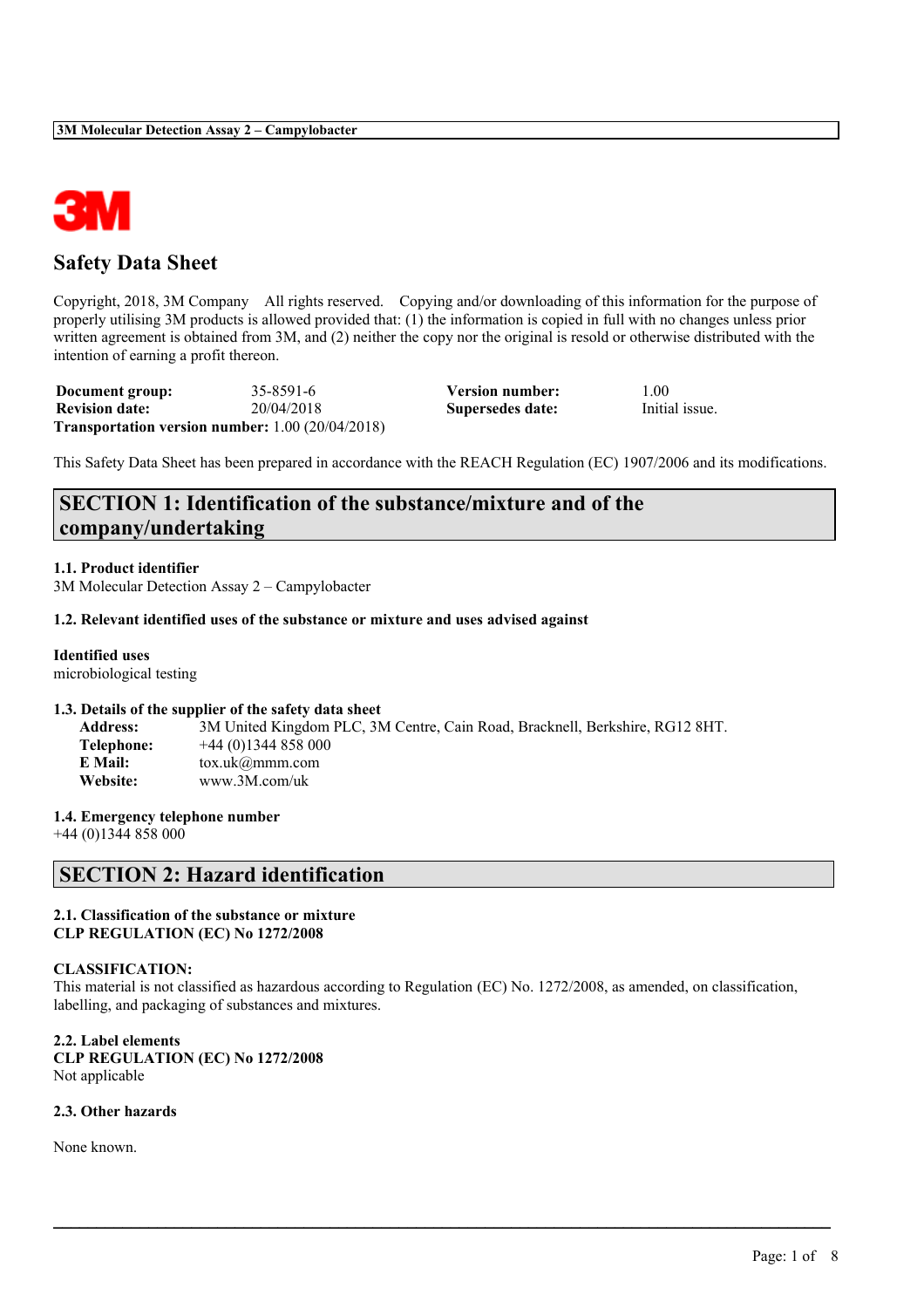# **SECTION 3: Composition/information on ingredients**

| Ingredient                     | <b>CAS Nbr</b> | EC No. | <b>REACH</b>        | $\%$ by Wt   | <b>Classification</b>       |
|--------------------------------|----------------|--------|---------------------|--------------|-----------------------------|
|                                |                |        | <b>Registration</b> |              |                             |
|                                |                |        | No.                 |              |                             |
| Disaccharide                   | Trade          |        |                     | $50 -$<br>75 | Substance not classified as |
|                                | Secret         |        |                     |              | lhazardous                  |
| dNTP                           | None           |        |                     | $20 -$<br>30 | Substance not classified as |
|                                |                |        |                     |              | lhazardous                  |
| Sugar                          | Trade          |        |                     | $5 - 15$     | Substance not classified as |
|                                | Secret         |        |                     |              | lhazardous                  |
| Vinylpyrrolidinone polymer     | Trade          |        |                     | $1 - 5$      | Substance not classified as |
|                                | Secret         |        |                     |              | lhazardous                  |
| Polyethylene glycol P-1,1,3,3- | 9002-93-1      |        |                     | ${}< 0.25$   | Substance not classified as |
| tetramethylbutylphenyl ether   |                |        |                     |              | lhazardous                  |

Please see section 16 for the full text of any H statements referred to in this section

For information on ingredient occupational exposure limits or PBT or vPvB status, see sections 8 and 12 of this SDS

### **SECTION 4: First aid measures**

#### **4.1. Description of first aid measures**

#### **Inhalation**

No need for first aid is anticipated.

#### **Skin contact**

No need for first aid is anticipated.

#### **Eye contact**

Flush with large amounts of water. Remove contact lenses if easy to do. Continue rinsing. If signs/symptoms persist, get medical attention.

#### **If swallowed**

Rinse mouth. If you feel unwell, get medical attention.

#### **4.2. Most important symptoms and effects, both acute and delayed**

See Section 11.1 Information on toxicological effects

# **4.3. Indication of any immediate medical attention and special treatment required**

Not applicable

# **SECTION 5: Fire-fighting measures**

#### **5.1. Extinguishing media**

Material will not burn. Use a fire fighting agent suitable for the surrounding fire.

#### **5.2. Special hazards arising from the substance or mixture**

None inherent in this product.

#### **5.3. Advice for fire-fighters**

Wear full protective clothing, including helmet, self-contained, positive pressure or pressure demand breathing apparatus, bunker coat and pants, bands around arms, waist and legs, face mask, and protective covering for exposed areas of the head.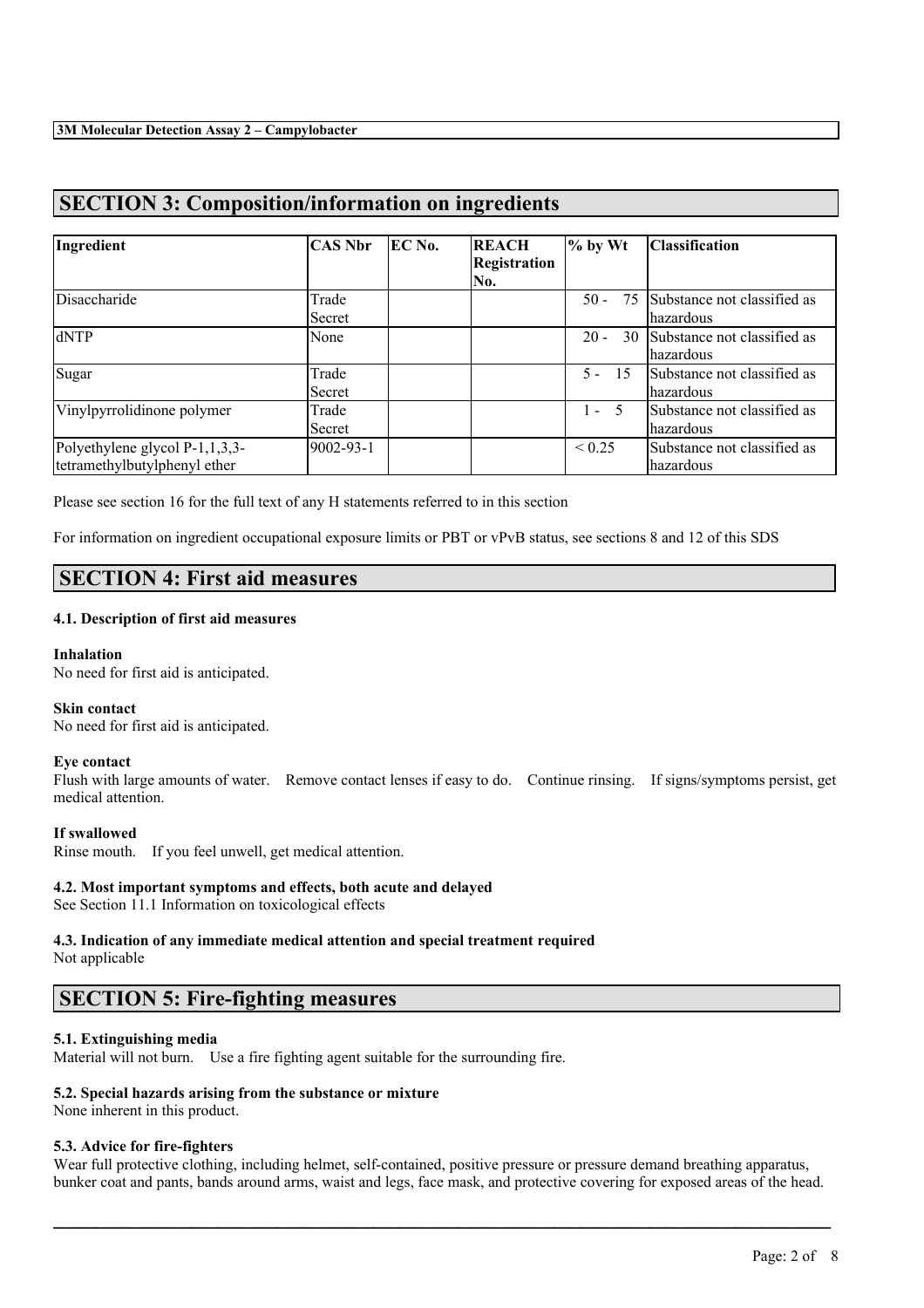# **SECTION 6: Accidental release measures**

#### **6.1. Personal precautions, protective equipment and emergency procedures**

Ventilate the area with fresh air. Observe precautions from other sections.

#### **6.2. Environmental precautions**

Avoid release to the environment.

#### **6.3. Methods and material for containment and cleaning up**

Collect as much of the spilled material as possible. Use wet sweeping compound or water to avoid dusting. Sweep up. Place in a closed container approved for transportation by appropriate authorities. Clean up residue. Seal the container. Dispose of collected material as soon as possible.

#### **6.4. Reference to other sections**

Refer to Section 8 and Section 13 for more information

### **SECTION 7: Handling and storage**

#### **7.1. Precautions for safe handling**

Do not eat, drink or smoke when using this product. Wash thoroughly after handling.

#### **7.2. Conditions for safe storage including any incompatibilities**

Store away from heat.

#### **7.3. Specific end use(s)**

See information in Section 7.1 and 7.2 for handling and storage recommendations. See Section 8 for exposure controls and personal protection recommendations.

### **SECTION 8: Exposure controls/personal protection**

#### **8.1 Control parameters**

#### **Occupational exposure limits**

No occupational exposure limit values exist for any of the components listed in Section 3 of this Safety Data Sheet.

#### **Biological limit values**

No biological limit values exist for any of the components listed in Section 3 of this safety data sheet.

#### **8.2. Exposure controls**

#### **8.2.1. Engineering controls**

No engineering controls required.

#### **8.2.2. Personal protective equipment (PPE)**

#### **Eye/face protection**

Select and use eye/face protection to prevent contact based on the results of an exposure assessment. The following eye/face protection(s) are recommended: Safety glasses with side shields.

 $\mathcal{L}_\mathcal{L} = \mathcal{L}_\mathcal{L} = \mathcal{L}_\mathcal{L} = \mathcal{L}_\mathcal{L} = \mathcal{L}_\mathcal{L} = \mathcal{L}_\mathcal{L} = \mathcal{L}_\mathcal{L} = \mathcal{L}_\mathcal{L} = \mathcal{L}_\mathcal{L} = \mathcal{L}_\mathcal{L} = \mathcal{L}_\mathcal{L} = \mathcal{L}_\mathcal{L} = \mathcal{L}_\mathcal{L} = \mathcal{L}_\mathcal{L} = \mathcal{L}_\mathcal{L} = \mathcal{L}_\mathcal{L} = \mathcal{L}_\mathcal{L}$ 

*Applicable Norms/Standards* Use eye protection conforming to EN 166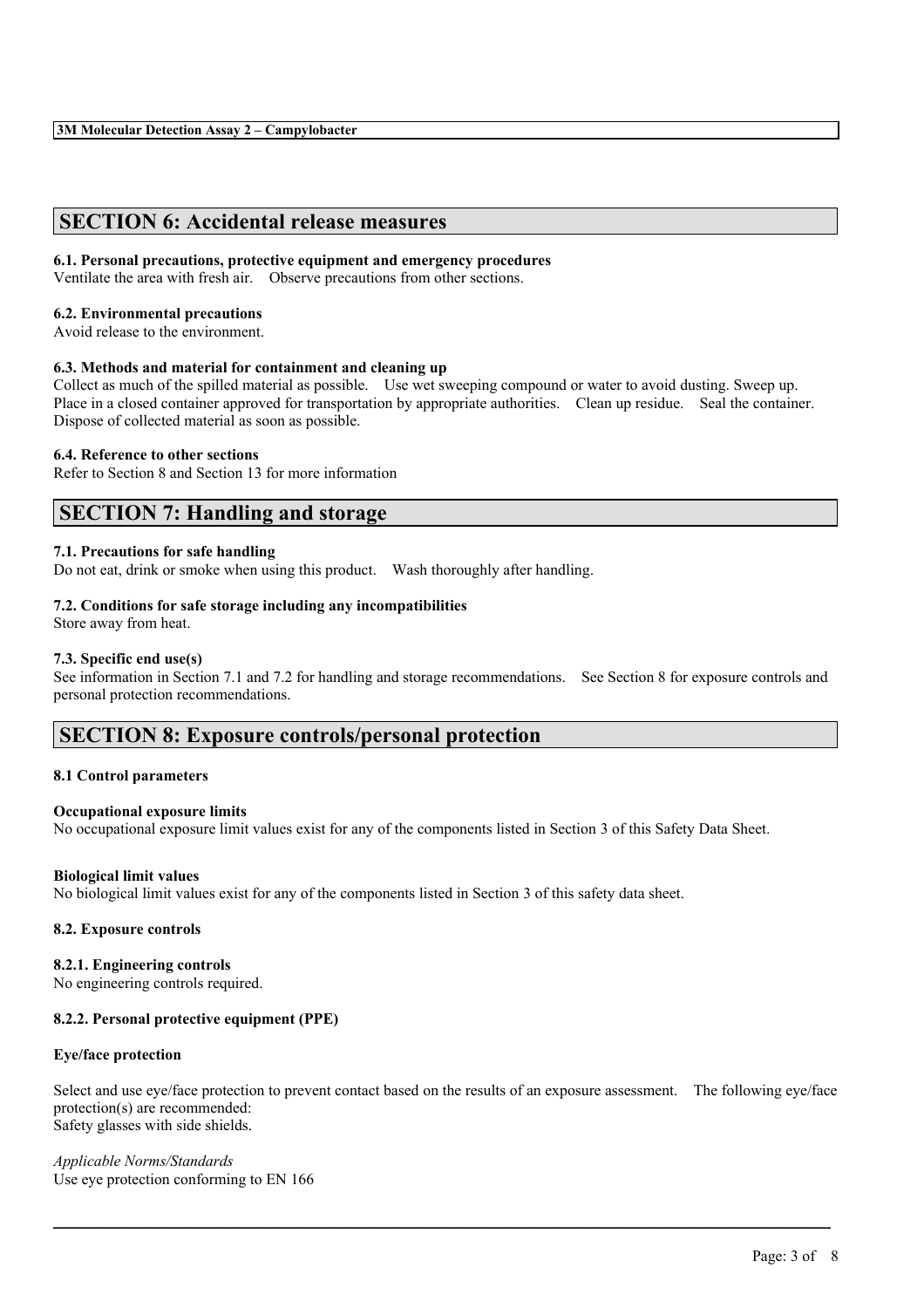#### **Skin/hand protection**

No chemical protective gloves are required.

#### **Respiratory protection**

None required.

# **SECTION 9: Physical and chemical properties**

### **9.1. Information on basic physical and chemical properties**

| <b>Physical state</b>                         | Solid.                       |
|-----------------------------------------------|------------------------------|
| <b>Specific Physical Form:</b>                | Pellets                      |
| Appearance/Odour                              | Small white pellet           |
| <b>Odour threshold</b>                        | No data available.           |
| рH                                            | No data available.           |
| <b>Boiling point/boiling range</b>            | No data available.           |
| <b>Melting point</b>                          | No data available.           |
| <b>Flammability (solid, gas)</b>              | Not classified               |
| <b>Explosive properties</b>                   | Not classified               |
| <b>Oxidising properties</b>                   | Not classified               |
| <b>Flash point</b>                            | Flash point > 93 °C (200 °F) |
| <b>Autoignition temperature</b>               | No data available.           |
| <b>Flammable Limits(LEL)</b>                  | No data available.           |
| <b>Flammable Limits(UEL)</b>                  | No data available.           |
| Vapour pressure                               | No data available.           |
| <b>Relative density</b>                       | No data available.           |
| <b>Water solubility</b>                       | No data available.           |
| Solubility- non-water                         | No data available.           |
| <b>Partition coefficient: n-octanol/water</b> | No data available.           |
| <b>Evaporation rate</b>                       | No data available.           |
| Vapour density                                | No data available.           |
| <b>Decomposition temperature</b>              | No data available.           |
| <b>Viscosity</b>                              | No data available.           |
| <b>Density</b>                                | No data available.           |
| 9.2. Other information                        |                              |
| <b>EU Volatile Organic Compounds</b>          | No data available.           |
| <b>Percent volatile</b>                       | No data available.           |
|                                               |                              |

# **SECTION 10: Stability and reactivity**

#### **10.1 Reactivity**

This material may be reactive with certain agents under certain conditions - see the remaining headings in this section

 $\mathcal{L}_\mathcal{L} = \mathcal{L}_\mathcal{L} = \mathcal{L}_\mathcal{L} = \mathcal{L}_\mathcal{L} = \mathcal{L}_\mathcal{L} = \mathcal{L}_\mathcal{L} = \mathcal{L}_\mathcal{L} = \mathcal{L}_\mathcal{L} = \mathcal{L}_\mathcal{L} = \mathcal{L}_\mathcal{L} = \mathcal{L}_\mathcal{L} = \mathcal{L}_\mathcal{L} = \mathcal{L}_\mathcal{L} = \mathcal{L}_\mathcal{L} = \mathcal{L}_\mathcal{L} = \mathcal{L}_\mathcal{L} = \mathcal{L}_\mathcal{L}$ 

#### **10.2 Chemical stability**

Stable.

#### **10.3 Possibility of hazardous reactions**

Hazardous polymerisation will not occur.

#### **10.4 Conditions to avoid**

Heat.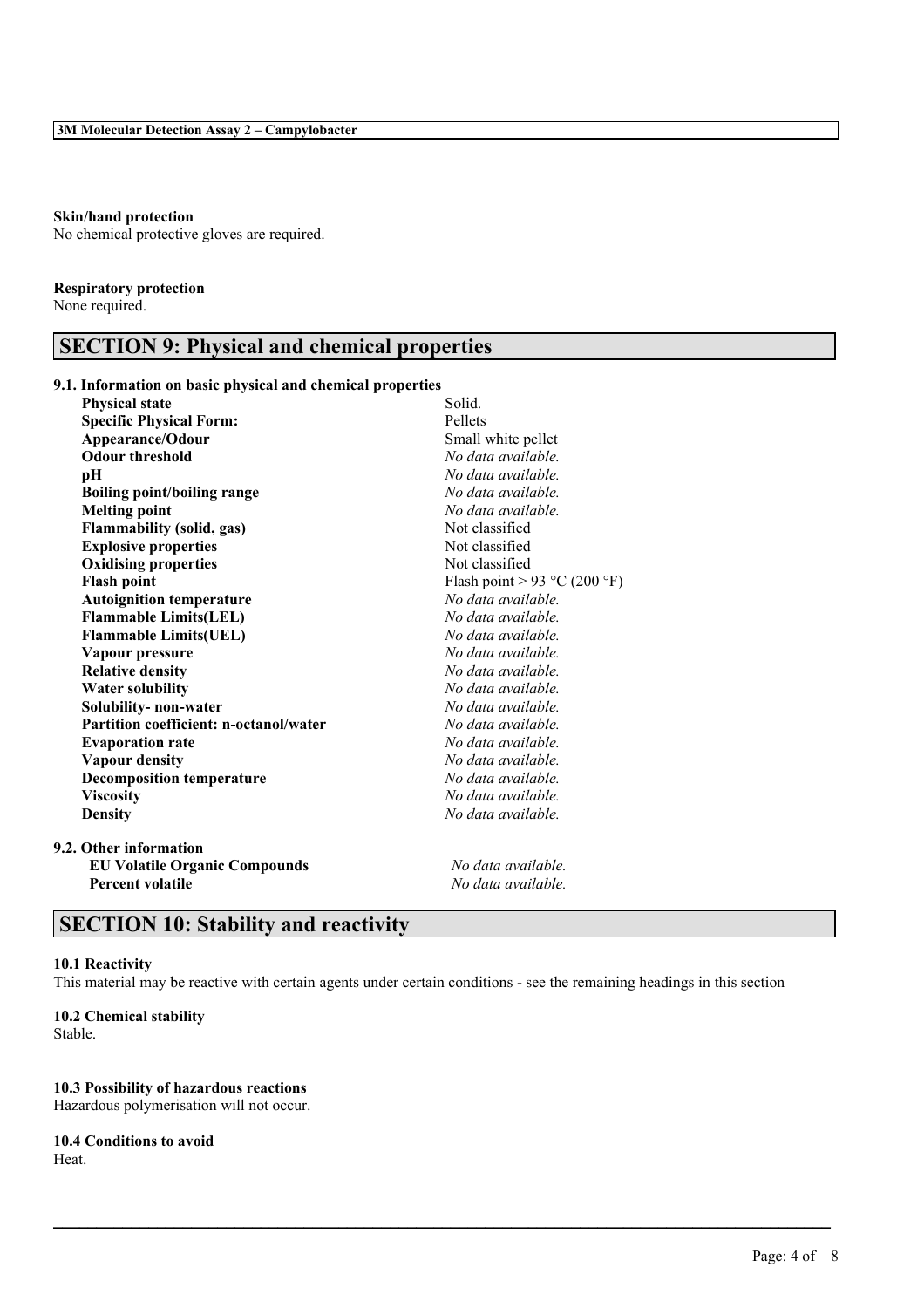**3M Molecular Detection Assay 2 – Campylobacter**

**10.5 Incompatible materials** None known.

### **10.6 Hazardous decomposition products**

**Substance Condition**

None known.

### **SECTION 11: Toxicological information**

The information below may not agree with the EU material classification in Section 2 and/or the ingredient classifications in Section 3 if specific ingredient classifications are mandated by a competent authority. In addition, statements and data presented in Section 11 are based on UN GHS calculation rules and classifications derived from **3M assessments.**

**11.1 Information on Toxicological effects**

**Signs and Symptoms of Exposure**

Based on test data and/or information on the components, this material may produce the following health effects:

#### **Inhalation**

No known health effects.

#### **Skin contact**

Contact with the skin during product use is not expected to result in significant irritation.

#### **Eye contact**

Mechanical eye irritation: Signs/symptoms may include pain, redness, tearing and corneal abrasion.

#### **Ingestion**

Gastrointestinal irritation: Signs/symptoms may include abdominal pain, stomach upset, nausea, vomiting and diarrhoea.

#### **Toxicological Data**

If a component is disclosed in section 3 but does not appear in a table below, either no data are available for that endpoint or the data are not sufficient for classification.

#### **Acute Toxicity**

| Route       | <b>Species</b> | Value                                             |
|-------------|----------------|---------------------------------------------------|
| Ingestion   |                | No data available; calculated $ATE > 5,000$ mg/kg |
| Dermal      |                | LD50 estimated to be $> 5,000$ mg/kg              |
| Inhalation- | Rat            | $LC50 > 5.2$ mg/l                                 |
| Dust/Mist   |                |                                                   |
| (4 hours)   |                |                                                   |
| Ingestion   | Rat            | LD50<br>$100,000 \text{ mg/kg}$                   |
|             |                |                                                   |

 $ATE = acute$  toxicity estimate

#### **Skin Corrosion/Irritation**

| $\rightarrow$                      | $\sim$         | $X$ $Y$                      |
|------------------------------------|----------------|------------------------------|
| Name                               | <b>Species</b> | ⁄ alue                       |
| $-1$<br>√inylpyrrolidinone polymer | Rabbit         | significant irritation<br>N0 |

 $\mathcal{L}_\mathcal{L} = \mathcal{L}_\mathcal{L} = \mathcal{L}_\mathcal{L} = \mathcal{L}_\mathcal{L} = \mathcal{L}_\mathcal{L} = \mathcal{L}_\mathcal{L} = \mathcal{L}_\mathcal{L} = \mathcal{L}_\mathcal{L} = \mathcal{L}_\mathcal{L} = \mathcal{L}_\mathcal{L} = \mathcal{L}_\mathcal{L} = \mathcal{L}_\mathcal{L} = \mathcal{L}_\mathcal{L} = \mathcal{L}_\mathcal{L} = \mathcal{L}_\mathcal{L} = \mathcal{L}_\mathcal{L} = \mathcal{L}_\mathcal{L}$ 

#### **Serious Eye Damage/Irritation**

For the component/components, either no data is currently available or the data is not sufficient for classification.

#### **Skin Sensitisation**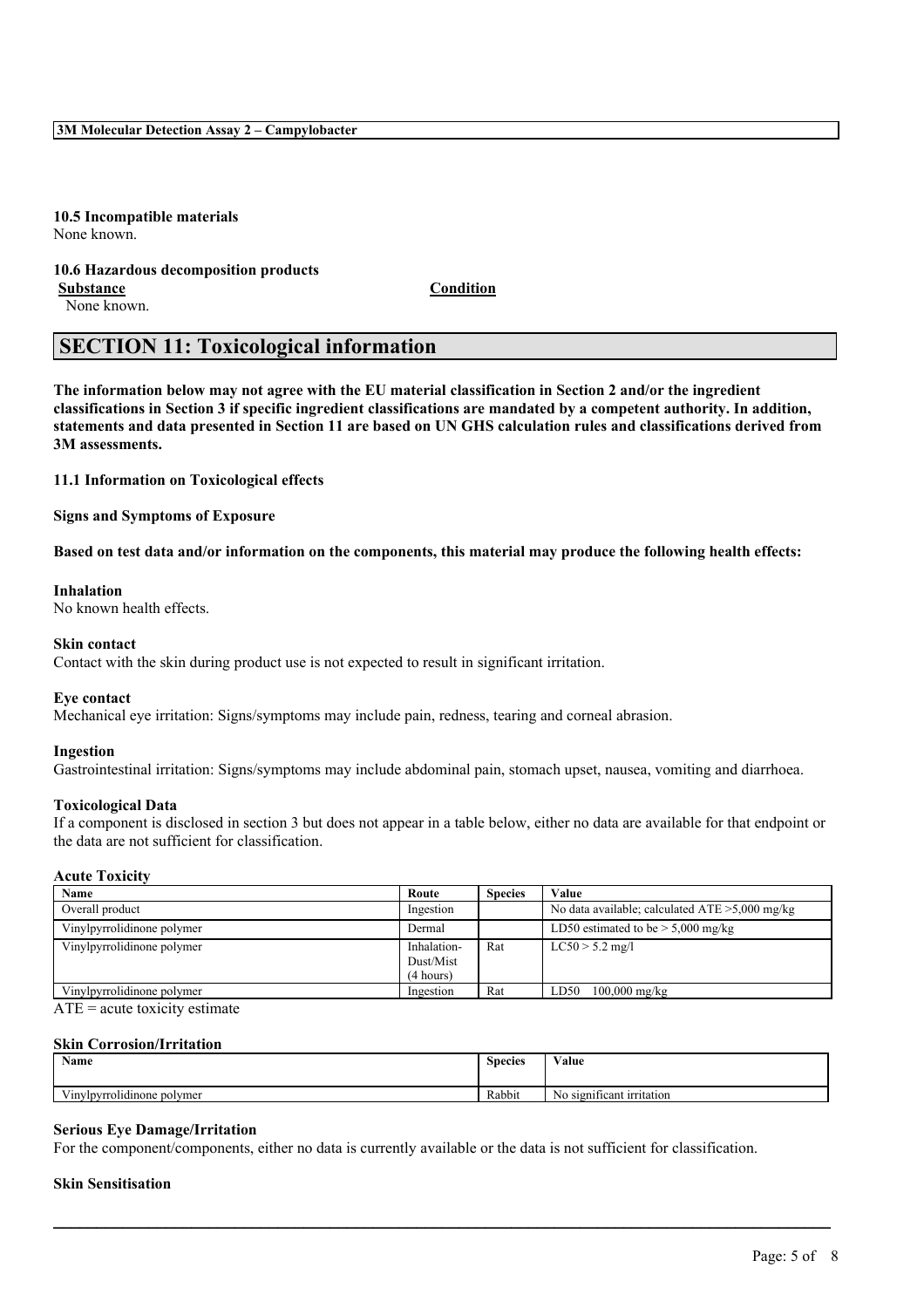#### **3M Molecular Detection Assay 2 – Campylobacter**

| Name                                                   | <b>Species</b>        | $\cdots$<br>Value        |
|--------------------------------------------------------|-----------------------|--------------------------|
| $\mathbf{v}$<br>$\cdots$<br>Vinylpyrrolidinone polymer | $\mathbf{v}$<br>Human | $\sim$<br>Not classified |

#### **Respiratory Sensitisation**

For the component/components, either no data is currently available or the data is not sufficient for classification.

### **Germ Cell Mutagenicity**

| Name                                           | Route                              | Value         |
|------------------------------------------------|------------------------------------|---------------|
| $-1$<br>$\cdots$<br>Vinylpyrrolidinone polymer | $   -$<br>V <sub>1</sub> tro<br>1n | Not mutagenic |

#### **Carcinogenicity**

| $\mathbf{X}$<br>Name                                  | Kout      | snecies | Value                                         |
|-------------------------------------------------------|-----------|---------|-----------------------------------------------|
| $ -$<br>olvme<br><br>/rrolidinone<br>w<br>--<br>. I D | Ingestion | Rat     | rcinogenic<br>N <sub>O</sub><br>n n<br>w<br>◡ |

#### **Reproductive Toxicity**

#### **Reproductive and/or Developmental Effects**

| <b>Name</b>                | Route     | Value                          | <b>Species</b> | <b>Test result</b>                 | Exposure            |
|----------------------------|-----------|--------------------------------|----------------|------------------------------------|---------------------|
|                            |           |                                |                |                                    | <b>Duration</b>     |
| Vinylpyrrolidinone polymer | Ingestion | Not classified for development | Rat            | <b>NOAEL</b><br>5.000<br>mg/kg/day | during<br>gestation |

#### **Target Organ(s)**

#### **Specific Target Organ Toxicity - single exposure**

For the component/components, either no data is currently available or the data is not sufficient for classification.

#### **Specific Target Organ Toxicity - repeated exposure**

For the component/components, either no data is currently available or the data is not sufficient for classification.

#### **Aspiration Hazard**

For the component/components, either no data is currently available or the data is not sufficient for classification.

#### Please contact the address or phone number listed on the first page of the SDS for additional toxicological information **on this material and/or its components.**

### **SECTION 12: Ecological information**

The information below may not agree with the EU material classification in Section 2 and/or the ingredient classifications in Section 3 if specific ingredient classifications are mandated by a competent authority. In addition, statements and data presented in Section 12 are based on UN GHS calculation rules and classifications derived from **3M assessments.**

#### **12.1. Toxicity**

No product test data available.

| <b>Material</b>               | CAS Nbr_            | $O$ rganism  | l'vpe                                                       | <b>Exposure</b> | <b>Test endpoint Test result</b> |                        |
|-------------------------------|---------------------|--------------|-------------------------------------------------------------|-----------------|----------------------------------|------------------------|
| Disaccharide                  | <b>Trade Secret</b> |              | Data not available<br>or insufficient for<br>classification |                 |                                  |                        |
| Sugar                         | <b>Trade Secret</b> | lGolden Orfe | Experimental                                                | 48 hours        | LC50                             | $>70,000 \text{ mg/l}$ |
| Vinylpyrrolidinone<br>polymer | <b>Γrade Secret</b> |              | Data not available<br>or insufficient for                   |                 |                                  |                        |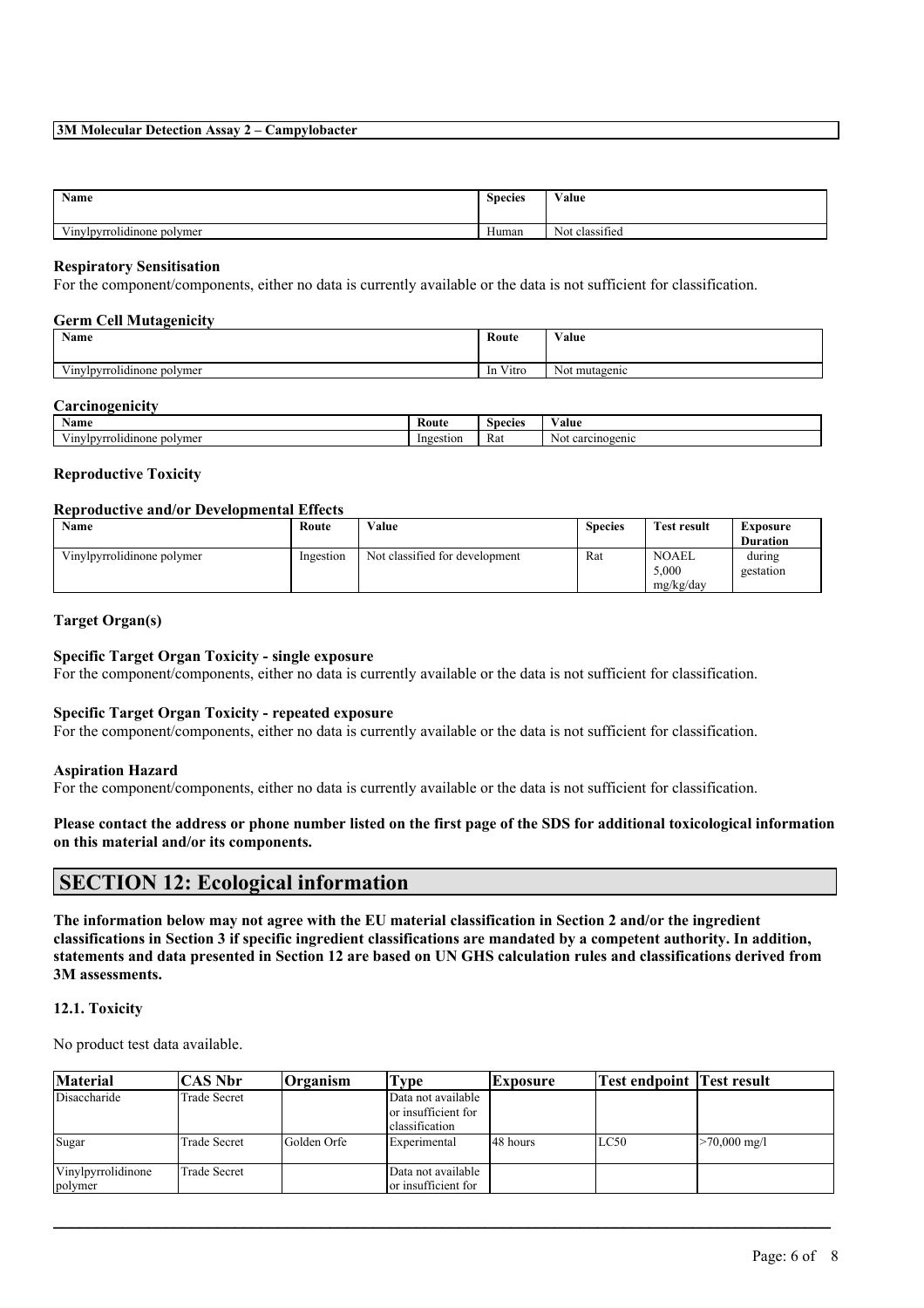### **3M Molecular Detection Assay 2 – Campylobacter**

|                                                                         |                  |                | classification |           |             |                     |
|-------------------------------------------------------------------------|------------------|----------------|----------------|-----------|-------------|---------------------|
| Polyethylene glycol P-<br>1, 1, 3, 3<br>tetramethylbutylphenyl<br>ether | $ 9002 - 93 - 1$ | Crustacea      | Experimental   | 48 hours  | <b>EC50</b> | $5.85 \text{ mg/l}$ |
| Polyethylene glycol P-<br>1, 1, 3, 3<br>tetramethylbutylphenyl<br>ether | $[9002-93-1]$    | Green algae    | Experimental   | 72 hours  | <b>EC50</b> | $>220$ mg/l         |
| Polyethylene glycol P-<br>1, 1, 3, 3<br>tetramethylbutylphenyl<br>ether | $[9002-93-1]$    | Fathead minnow | Experimental   | 96 hours  | LC50        | $4.5$ mg/l          |
| Polyethylene glycol P-<br>1, 1, 3, 3<br>tetramethylbutylphenyl<br>ether | $9002 - 93 - 1$  | Water flea     | Experimental   | $21$ days | <b>NOEC</b> | $4.6$ mg/l          |
| Polyethylene glycol P-<br>1, 1, 3, 3<br>tetramethylbutylphenyl<br>ether | $ 9002 - 93 - 1$ | Green algae    | Experimental   | 72 hours  | <b>NOEC</b> | $22 \text{ mg/l}$   |

### **12.2. Persistence and degradability**

| <b>Material</b>                                                         | CAS Nbr             | Test type                          | <b>Duration</b> | <b>Study Type</b> | Test result [Protocol] |                                   |
|-------------------------------------------------------------------------|---------------------|------------------------------------|-----------------|-------------------|------------------------|-----------------------------------|
| Disaccharide                                                            | <b>Trade Secret</b> | Data not availbl-<br>linsufficient |                 |                   | N/A                    |                                   |
| Sugar                                                                   | <b>Trade Secret</b> | Experimental<br>Biodegradation     | 28 days         | <b>BOD</b>        | $100\%$ weight         | OECD 301D - Closed bottle<br>test |
| Vinylpyrrolidinone polymer Trade Secret                                 |                     | Data not availbl-<br>linsufficient |                 |                   | N/A                    |                                   |
| Polyethylene glycol P-<br>1, 1, 3, 3<br>tetramethylbutylphenyl<br>ether | $19002 - 93 - 1$    | Data not availbl-<br>insufficient  |                 |                   | N/A                    |                                   |

### **12.3 : Bioaccumulative potential**

| <b>Material</b>                                                         | <b>CAS Nbr</b>      | Test type                                                    | Duration | <b>Study Type</b>         | Test result | <b>Protocol</b> |
|-------------------------------------------------------------------------|---------------------|--------------------------------------------------------------|----------|---------------------------|-------------|-----------------|
| Disaccharide                                                            | <b>Trade Secret</b> | Data not available<br>lor insufficient for<br>classification | N/A      | N/A                       | N/A         | N/A             |
| Sugar                                                                   | Trade Secret        | Experimental<br>Bioconcentration                             |          | Log Kow                   | $-2.47$     | Other methods   |
| Vinylpyrrolidinone<br>polymer                                           | <b>Trade Secret</b> | Data not available<br>or insufficient for<br>classification  | N/A      | N/A                       | N/A         | N/A             |
| Polyethylene glycol P-<br>1, 1, 3, 3<br>tetramethylbutylphenyl<br>ether | $19002 - 93 - 1$    | Estimated<br>Bioconcentration                                |          | Bioaccumulation<br>factor | 741         | Other methods   |

 $\mathcal{L}_\mathcal{L} = \mathcal{L}_\mathcal{L} = \mathcal{L}_\mathcal{L} = \mathcal{L}_\mathcal{L} = \mathcal{L}_\mathcal{L} = \mathcal{L}_\mathcal{L} = \mathcal{L}_\mathcal{L} = \mathcal{L}_\mathcal{L} = \mathcal{L}_\mathcal{L} = \mathcal{L}_\mathcal{L} = \mathcal{L}_\mathcal{L} = \mathcal{L}_\mathcal{L} = \mathcal{L}_\mathcal{L} = \mathcal{L}_\mathcal{L} = \mathcal{L}_\mathcal{L} = \mathcal{L}_\mathcal{L} = \mathcal{L}_\mathcal{L}$ 

### **12.4. Mobility in soil**

Please contact manufacturer for more details

### **12.5. Results of the PBT and vPvB assessment**

This material does not contain any substances that are assessed to be a PBT or vPvB

#### **12.6. Other adverse effects**

No information available.